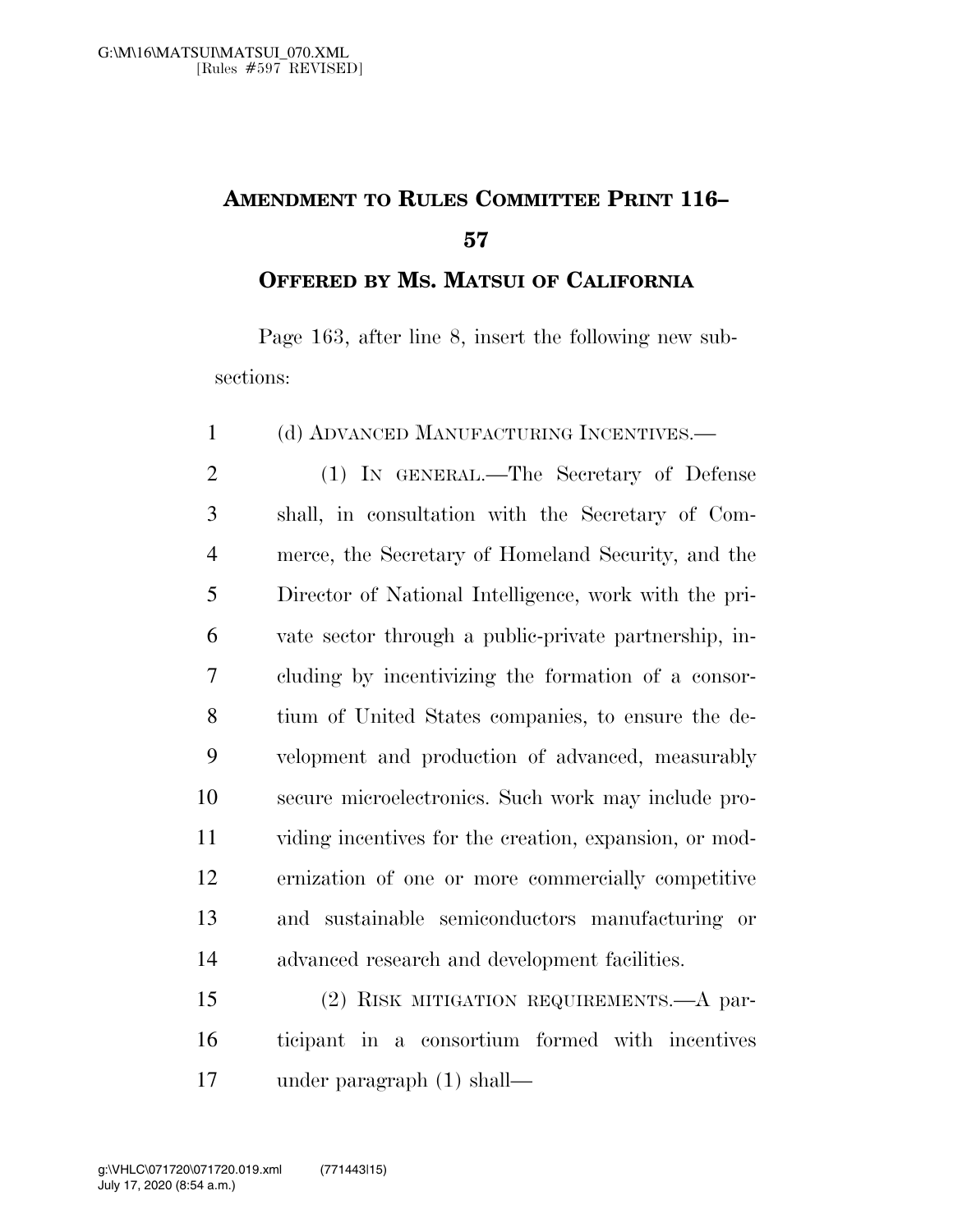| $\mathbf{1}$   | (A) have the potential to perform fabrica-             |
|----------------|--------------------------------------------------------|
| $\overline{2}$ | tion, assembly, package, or test functions for         |
| 3              | semiconductors deemed critical to national secu-       |
| $\overline{4}$ | rity as defined by export control regulatory           |
| 5              | agencies in consultation with the National Secu-       |
| 6              | rity Adviser and the Secretary of Defense;             |
| 7              | (B) demonstrate management processes to                |
| 8              | identify and mitigate supply chain security            |
| 9              | risks; and                                             |
| 10             | (C) be able to produce semiconductors con-             |
| 11             | sistent with applicable measurably secure sup-         |
| 12             | ply chain and operational security standards es-       |
| 13             | tablished under section $224(b)$ of the National       |
| 14             | Defense Authorization Act for Fiscal Year 2020         |
| 15             | (Public Law 116–92).                                   |
| 16             | (3) NATIONAL SECURITY CONSIDERATIONS.-                 |
| 17             | The Secretary of Defense and the Director of Na-       |
| 18             | tional Intelligence shall select participants for the  |
| 19             | consortium formed with incentives under paragraph      |
| 20             | (1). In selecting such participants, the Secretary and |
| 21             | the Director may jointly consider whether the          |
| 22             | United States companies—                               |
| 23             | (A) have participated in previous programs             |
| 24             | and projects of the Department of Defense, De-         |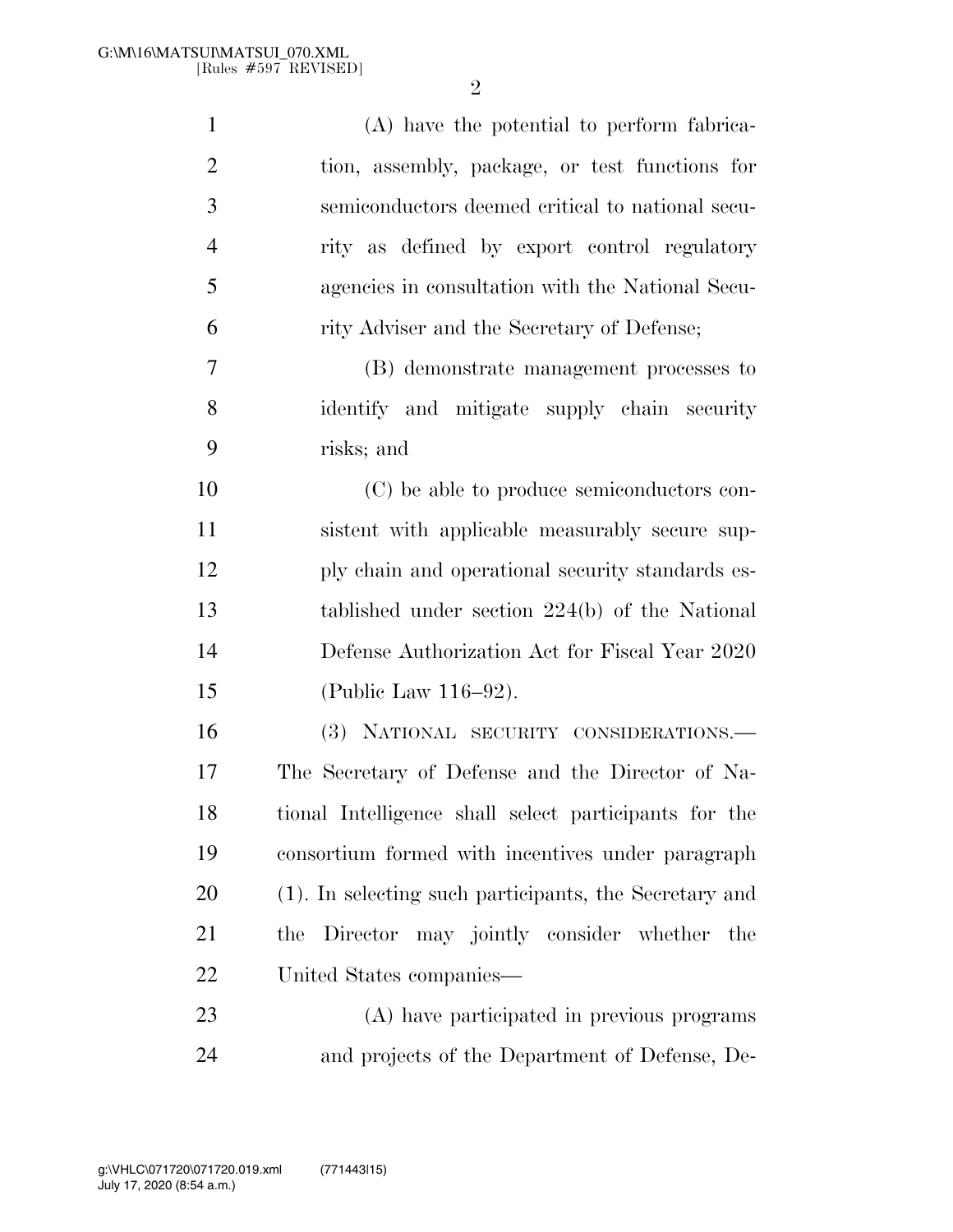| $\mathbf{1}$   | partment of Energy, or the intelligence commu-   |
|----------------|--------------------------------------------------|
| $\overline{2}$ | nity, including—                                 |
| 3              | (i) the Trusted Integrated Circuit pro-          |
| $\overline{4}$ | gram of the Intelligence Advanced Re-            |
| 5              | search Projects Activity;                        |
| 6              | (ii) trusted and assured semiconduc-             |
| $\overline{7}$ | tors projects, as administered by the De-        |
| 8              | partment of Defense;                             |
| 9              | (iii) the Electronics Resurgence Initia-         |
| 10             | tive (ERI) program of the Defense Ad-            |
| 11             | vanced Research Projects Agency; or              |
| 12             | (iv) relevant semiconductor research             |
| 13             | programs of Advanced Research Projects           |
| 14             | Agency-Energy;                                   |
| 15             | (B) have demonstrated an ongoing com-            |
| 16             | mitment to performing contracts for the De-      |
| 17             | partment of Defense and the intelligence com-    |
| 18             | munity;                                          |
| 19             | (C) are approved by the Defense Counter-         |
| 20             | intelligence and Security Agency or the Office   |
| 21             | of the Director of National Intelligence as pre- |
| 22             | senting an acceptable security risk, taking into |
| 23             | account supply chain assurance vulnerabilities,  |
| 24             | counterintelligence risks, and any risks pre-    |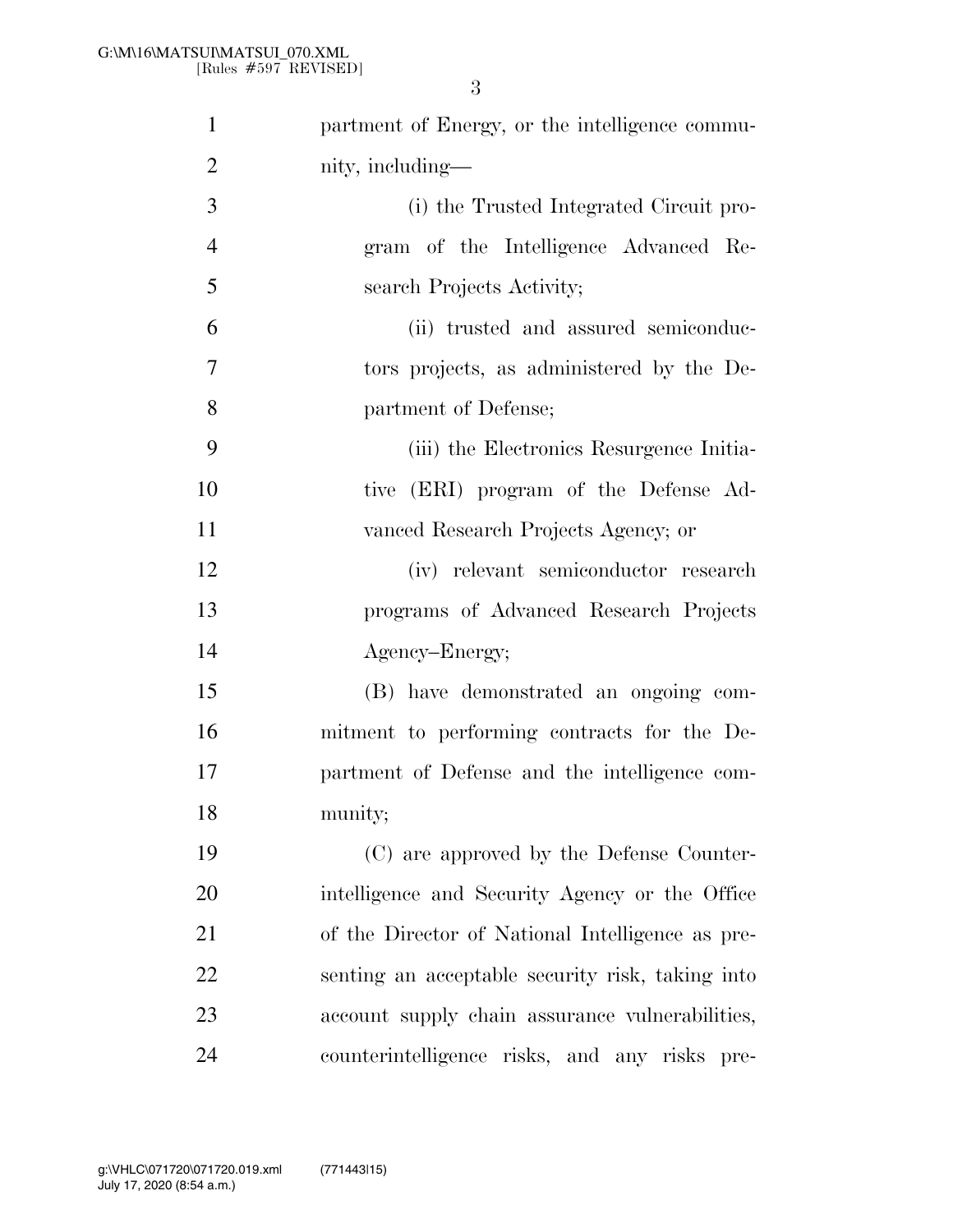sented by companies whose owners are located outside the United States; and

 (D) are evaluated periodically for foreign ownership, control, or influence by foreign enti-ties of concern.

 (4) NONTRADITIONAL DEFENSE CONTRACTORS AND COMMERCIAL ENTITIES.—Arrangements en- tered into to carry out paragraph (1) shall be in such form as the Secretary of Defense determines appropriate to encourage industry participation of nontraditional defense contractors or commercial en- tities and may include a contract, a grant, a cooper- ative agreement, a commercial agreement, the use of other transaction authority under section 2371 of title 10, United States Code, or another such ar-rangement.

 (5) DISCHARGE.—The Secretary of Defense shall carry out paragraph (1) jointly through the Of- fice of the Under Secretary of Defense for Research and Engineering and the Office of the Under Sec- retary of Defense for Acquisition and Sustainment, or such other component of the Department of De-fense as the Secretary considers appropriate.

 (6) OTHER INITIATIVES.—The Secretary of De-fense shall dedicate initiatives within the Depart-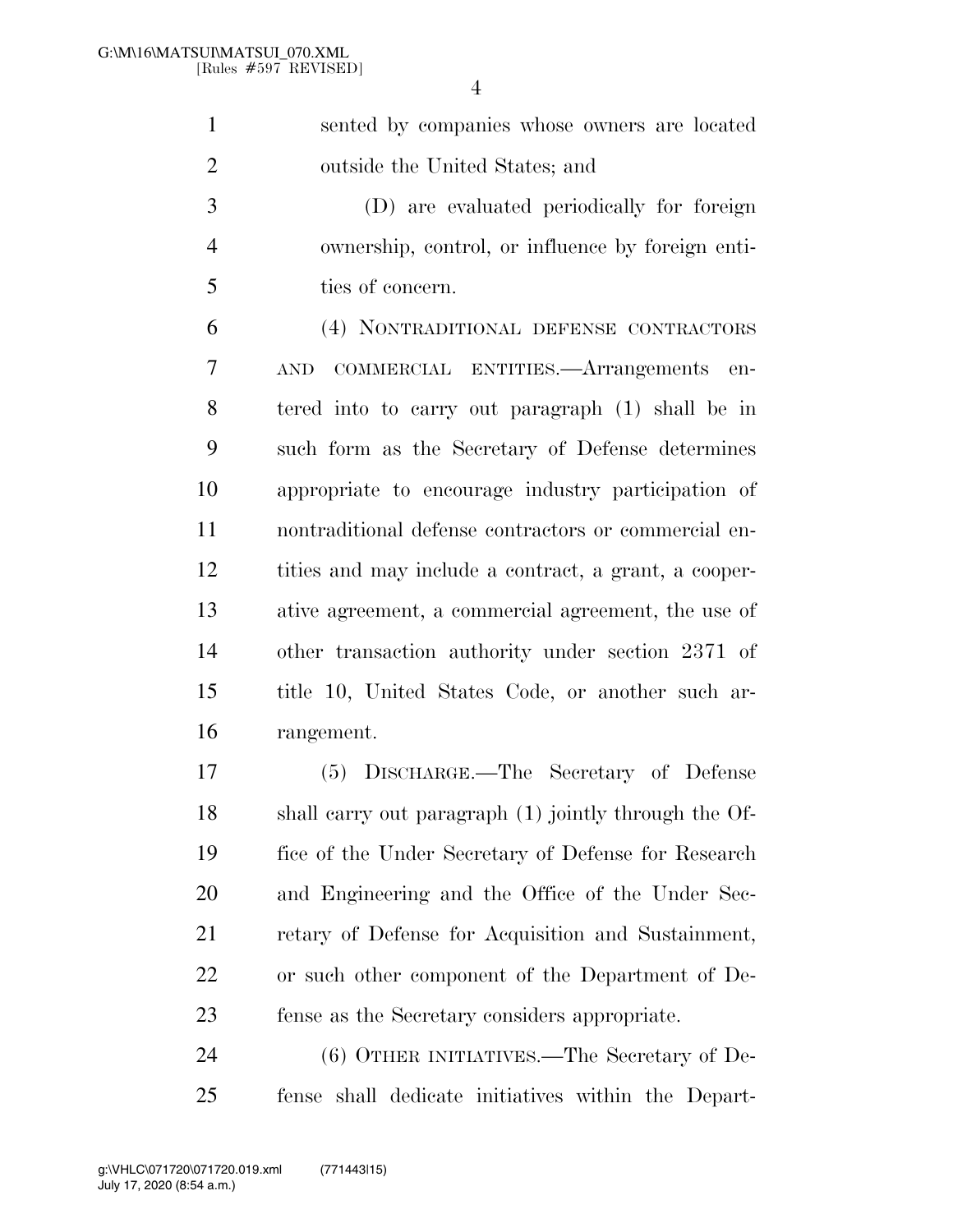ment of Defense to advance radio frequency, mixed signal, radiation tolerant, and radiation hardened semiconductors that support national security and dual-use applications.

(7) REPORTS.—

 (A) REPORT BY SECRETARY OF DE- FENSE.—Not later than 90 days after the date of the enactment of this Act, the Secretary of Defense shall submit to Congress a report on the plans of the Secretary to carry out para-graph (1).

 (B) BIENNIAL REPORTS BY COMPTROLLER GENERAL OF THE UNITED STATES.—Not later than 1 year after the date on which the Sec- retary submits the report required by subpara- graph (A) and not less frequently than once every 2 years thereafter for a period of 10 years, the Comptroller General of the United States shall submit to Congress a report on the activities carried out under this subsection.

 (e) REPORT UNDER THE DEFENSE PRODUCTION ACT OF 1950.—

23 (1) IN GENERAL.—Not later than 120 days after the date of the enactment of this Act, the President shall submit to Congress a report on a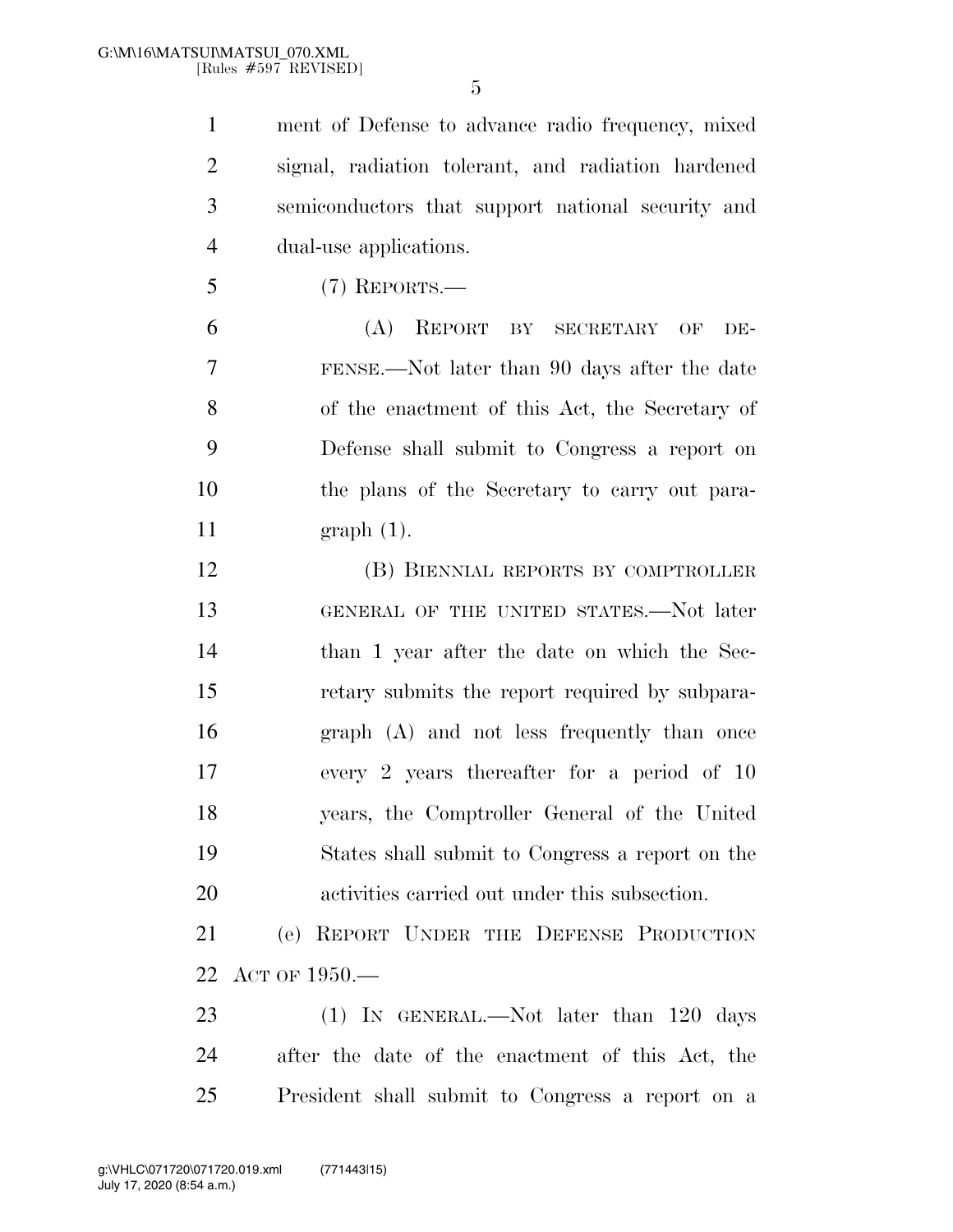| $\mathbf{1}$   | plan for any use of authorities available in title III |
|----------------|--------------------------------------------------------|
| $\overline{2}$ | of the Defense Production Act of 1950 (50 U.S.C.       |
| 3              | 4531 et seq.) to establish or enhance a domestic pro-  |
| $\overline{4}$ | duction capability for microelectronic technologies    |
| 5              | and related technologies, subject to—                  |
| 6              | (A) the availability of appropriations for             |
| 7              | that purpose; and                                      |
| 8              | (B) a determination made under the plan                |
| 9              | pursuant to such title III that such technologies      |
| 10             | are essential to the national defense.                 |
| 11             | (2) CONSULTATION.—The President shall de-              |
| 12             | velop the plan required by paragraph $(1)$ in con-     |
| 13             | sultation with any relevant head of a Federal agen-    |
| 14             | cy, any advisory committee established under section   |
| 15             | $708(a)$ of the Defense Production Act of 1950 (50     |
| 16             | U.S.C. 4558), and appropriate stakeholders in the      |
| 17             | private sector.                                        |

Add at the end of title XVII the following new subtitle:

## **Subtitle F—Semiconductor**

## **Manufacturing Incentives**

**SEC. 17**l**. SEMICONDUCTOR INCENTIVE GRANTS.** 

(a) DEFINITIONS.—In this section—

 (1) the term ''appropriate committees of Con-gress'' means—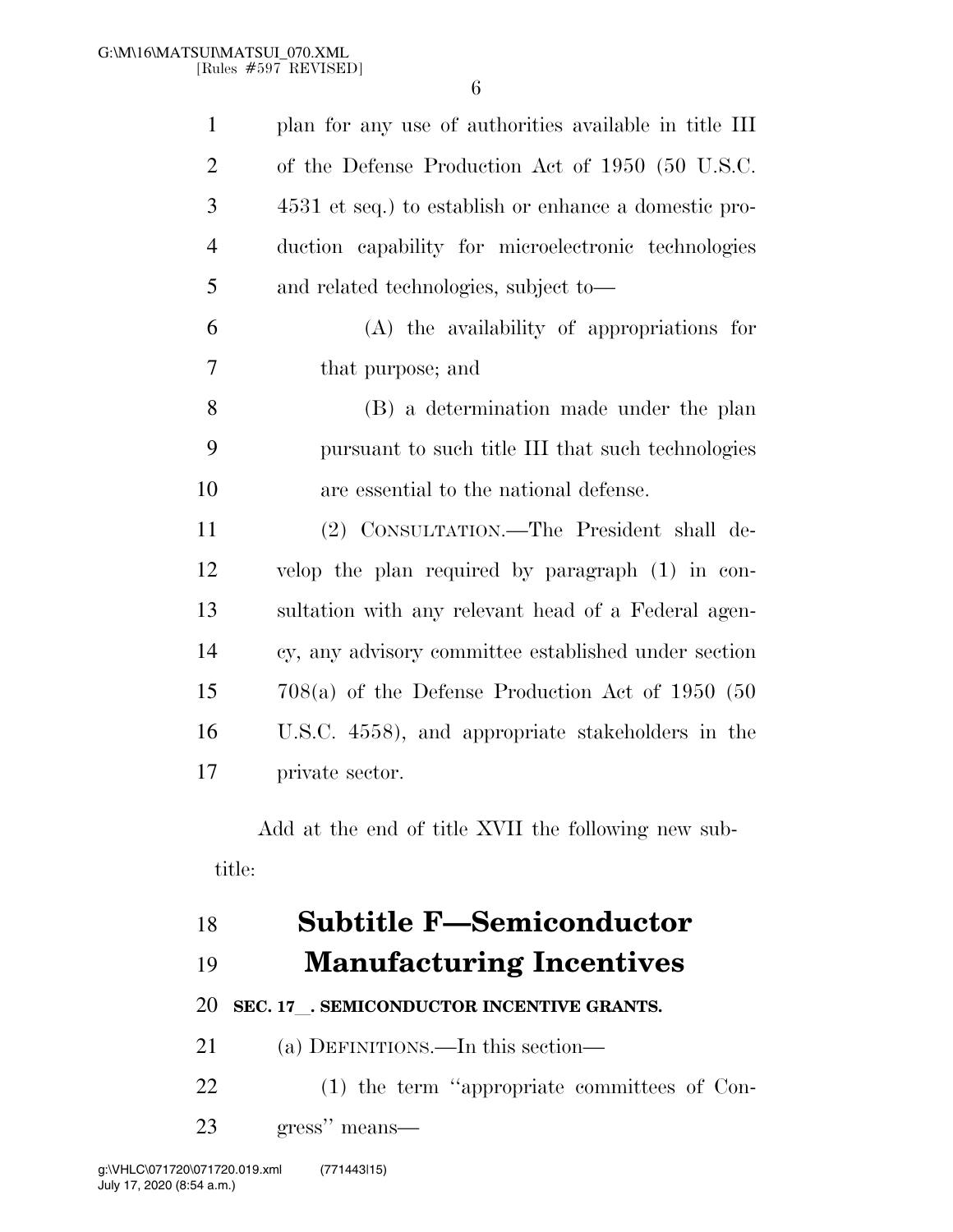(A) the Select Committee on Intelligence, the Committee on Commerce, Science, and Transportation, the Committee on Foreign Re- lations, the Committee on Armed Services, the Committee on Appropriations, the Committee on Banking, Housing, and Urban Affairs, and the Committee on Homeland Security and Gov-ernmental Affairs of the Senate; and

 (B) the Permanent Select Committee on Intelligence, the Committee on Energy and Commerce, the Committee on Foreign Affairs, the Committee on Armed Services, the Com- mittee on Science, Space, and Technology, the Committee on Appropriations, the Committee on Financial Services, and the Committee on Homeland Security of the House of Representa-17 tives;

 (2) the term ''covered entity'' means a private entity, a consortium of private entities, or a consor- tium of public and private entities with a dem- onstrated ability to construct, expand, or modernize a facility relating to the fabrication, assembly, test- ing, advanced packaging, or advanced research and development of semiconductors;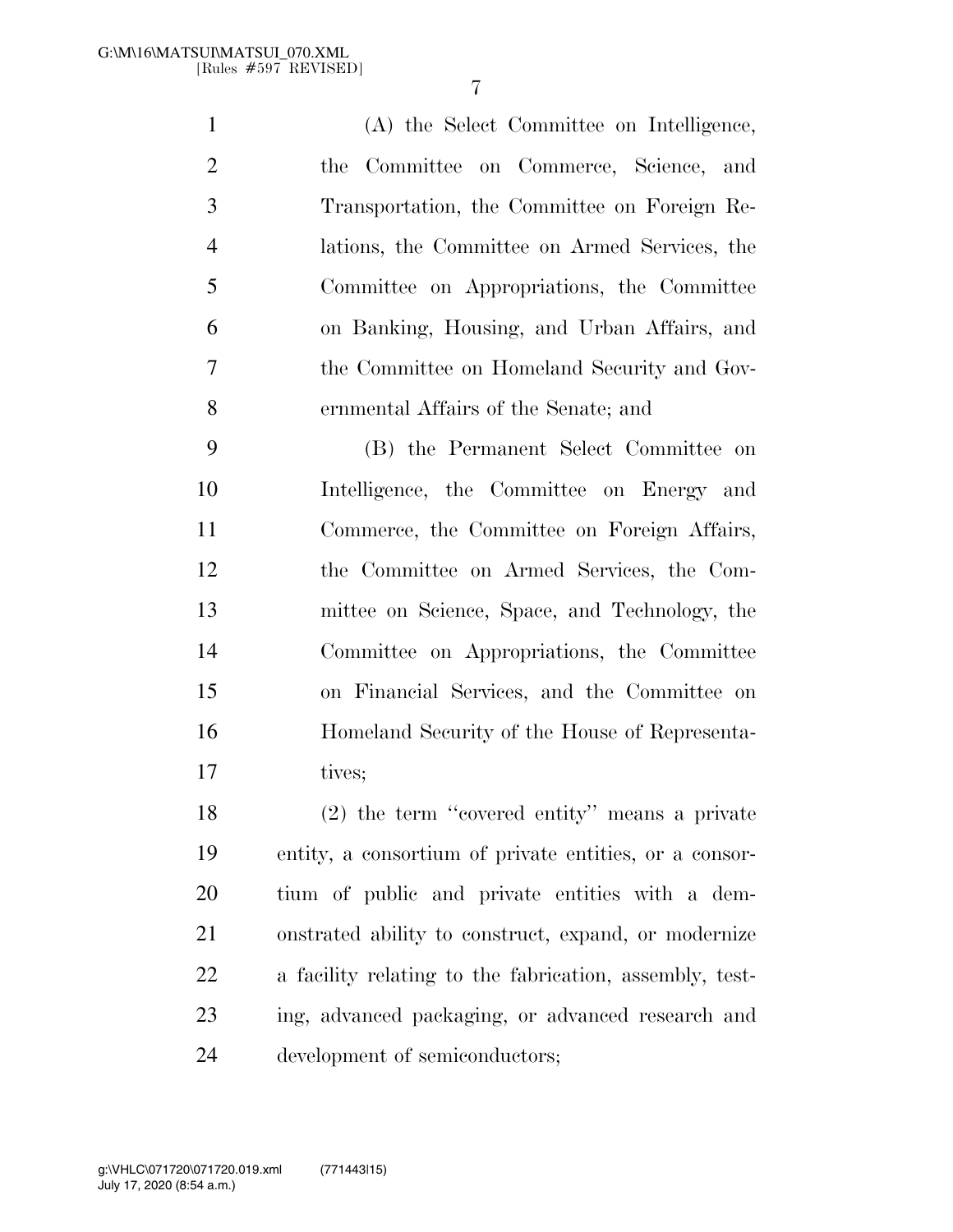| $\mathbf{1}$   | (3) the term "covered incentive" means an in-          |
|----------------|--------------------------------------------------------|
| $\overline{2}$ | centive offered by a governmental entity to a covered  |
| 3              | entity for the purposes of constructing within the ju- |
| $\overline{4}$ | risdiction of the governmental entity, or expanding    |
| 5              | or modernizing an existing facility within that juris- |
| 6              | diction, a facility described in paragraph (2).        |
| 7              | $(4)$ the term "governmental entity" means a           |
| 8              | State or local government;                             |
| 9              | (5) the term "Secretary" means the Secretary           |
| 10             | of Commerce; and                                       |
| 11             | $(6)$ the term "semiconductor" has the meaning         |
| 12             | given the term by the Secretary.                       |
| 13             | (b) GRANT PROGRAM.—                                    |
| 14             | (1) IN GENERAL.—The Secretary shall establish          |
| 15             | in the Department of Commerce a program that, in       |
| 16             | accordance with the requirements of this section,      |
| 17             | provides grants to covered entities to incentivize in- |
| 18             | vestment of semiconductor fabrication facilities, or   |
| 19             | assembly, testing, advanced packaging, or advanced     |
| 20             | research and development of semiconductors in the      |
| 21             | United States.                                         |
| 22             | $(2)$ Procedure.—                                      |
| 23             | (A) IN GENERAL.—A covered entity shall                 |
| 24             | submit to the Secretary an application that de-        |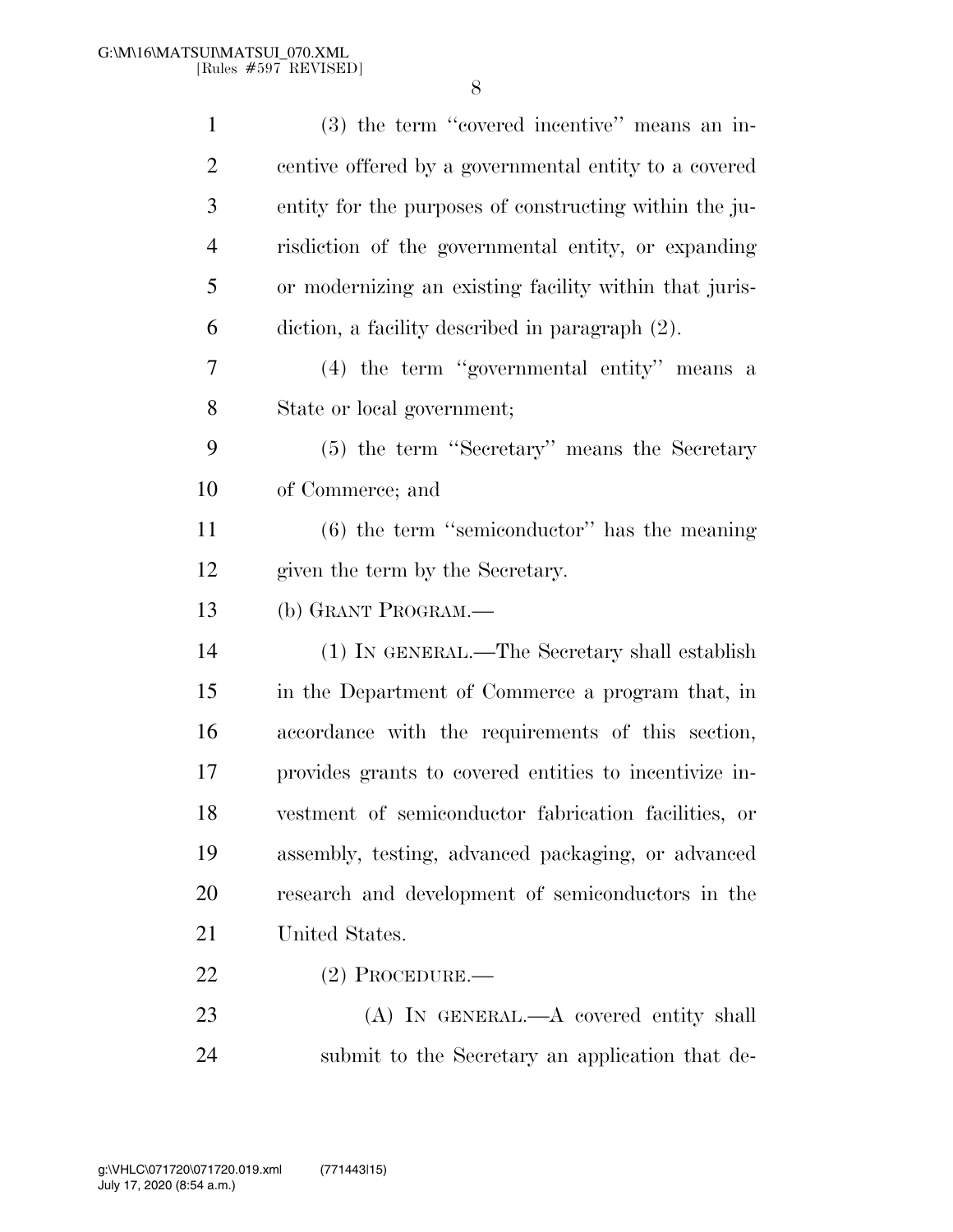| $\mathbf{1}$   | scribes the project for which the covered entity  |
|----------------|---------------------------------------------------|
| $\overline{2}$ | is seeking a grant under this section.            |
| 3              | (B) ELIGIBILITY.—In order for a covered           |
| $\overline{4}$ | entity to qualify for a grant under this section, |
| 5              | the covered entity shall demonstrate to the Sec-  |
| 6              | retary, in the application submitted by the cov-  |
| 7              | ered entity under subparagraph $(A)$ , that—      |
| 8              | (i) the covered entity has a docu-                |
| 9              | mented interest in constructing, expanding,       |
| 10             | or modernizing a facility described in sub-       |
| 11             | section $(a)(2)$ ; and                            |
| 12             | (ii) with respect to the project de-              |
| 13             | scribed in clause (i), the covered entity         |
| 14             | $has-$                                            |
| 15             | (I) been offered a covered incen-                 |
| 16             | tive;                                             |
| 17             | (II) made commitments to work-                    |
| 18             | er and community investment, includ-              |
| 19             | ing through—                                      |
| 20             | (aa) training and education                       |
| 21             | benefits paid by the covered enti-                |
| 22             | ty; and                                           |
| 23             | (bb) programs to expand                           |
| 24             | employment opportunity for eco-                   |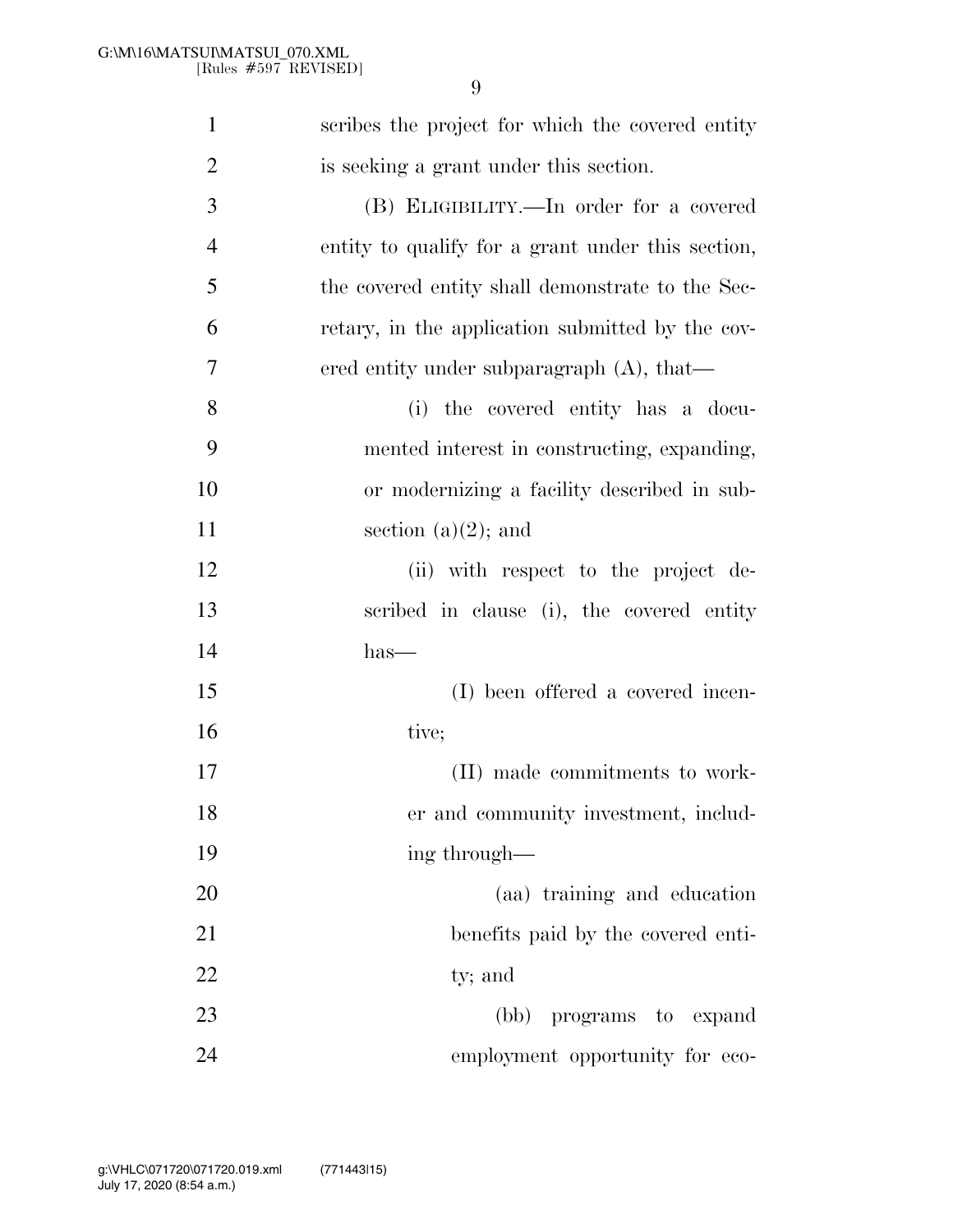| $\mathbf{1}$   | nomically disadvantaged individ-                 |
|----------------|--------------------------------------------------|
| $\overline{2}$ | uals; and                                        |
| $\overline{3}$ | (III) secured commitments from                   |
| $\overline{4}$ | regional educational and training enti-          |
| 5              | ties and institutions of higher edu-             |
| 6              | cation to provide workforce training,            |
| 7              | including programming for training               |
| 8              | and job placement of economically dis-           |
| 9              | advantaged individuals.                          |
| 10             | (C) CONSIDERATIONS FOR REVIEW.-With              |
| 11             | respect to the review by the Secretary of an ap- |
| 12             | plication submitted by a covered entity under    |
| 13             | subparagraph $(A)$ —                             |
| 14             | (i) the Secretary may not approve the            |
| 15             | application unless the Secretary—                |
| 16             | (I) confirms that the covered en-                |
| 17             | tity has satisfied the eligibility criteria      |
| 18             | under subparagraph $(B)$ ;                       |
| 19             | (II) determines that the project                 |
| 20             | to which the application relates is in           |
| 21             | the interest of the United States; and           |
| 22             | (III) has notified the appropriate               |
| 23             | committees of congress 15 days before            |
| 24             | making any commitment to provide a               |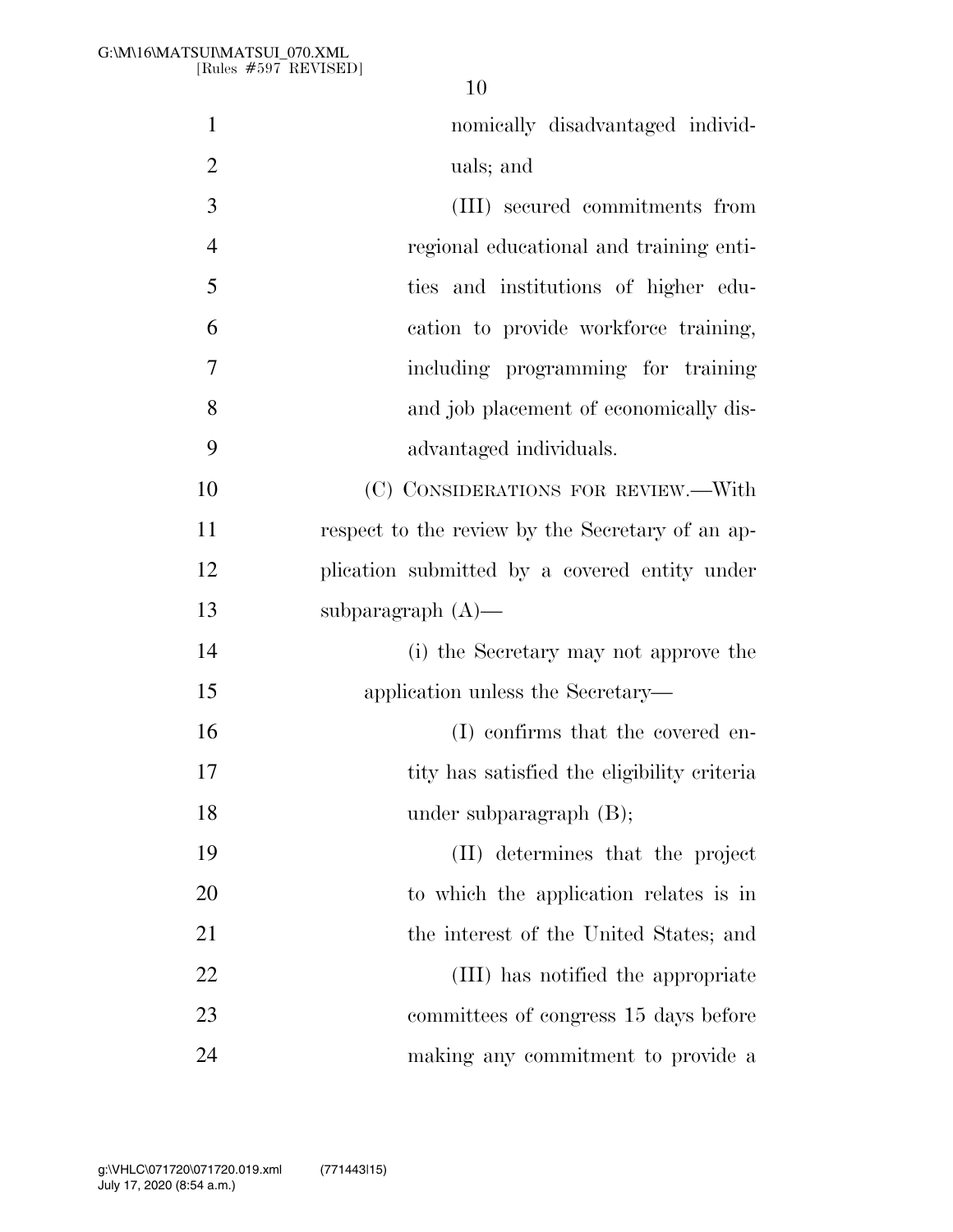| $\mathbf{1}$   | grant to any covered entity that ex-                 |
|----------------|------------------------------------------------------|
| $\mathbf{2}$   | ceeds $$10,000,000;$ and                             |
| 3              | (ii) the Secretary may consider wheth-               |
| $\overline{4}$ | $er$ —                                               |
| 5              | (I) the covered entity has pre-                      |
| 6              | viously received a grant made under                  |
| $\overline{7}$ | this subsection; and                                 |
| 8              | (II) the governmental entity of-                     |
| 9              | fering the applicable covered incentive              |
| 10             | has benefitted from a grant previously               |
| 11             | made under this subsection.                          |
| 12             | (III) to the extent practicable,                     |
| 13             | the covered entity is considered a                   |
| 14             | small business concern, as defined                   |
| 15             | under section 3 of the Small Business                |
| 16             | Act (15 U.S.C. 632), notwithstanding                 |
| 17             | section $121.103$ of title 13, Code of               |
| 18             | Federal Regulations.                                 |
| 19             | (3) AMOUNT.—The Secretary shall not award            |
| 20             | more than $$3,000,000,000$ to a covered entity under |
| 21             | this subsection.                                     |
| 22             | $(4)$ USE OF FUNDS.—A covered entity that re-        |
| 23             | ceives a grant under this subsection may only use    |
| 24             | the grant amounts to-                                |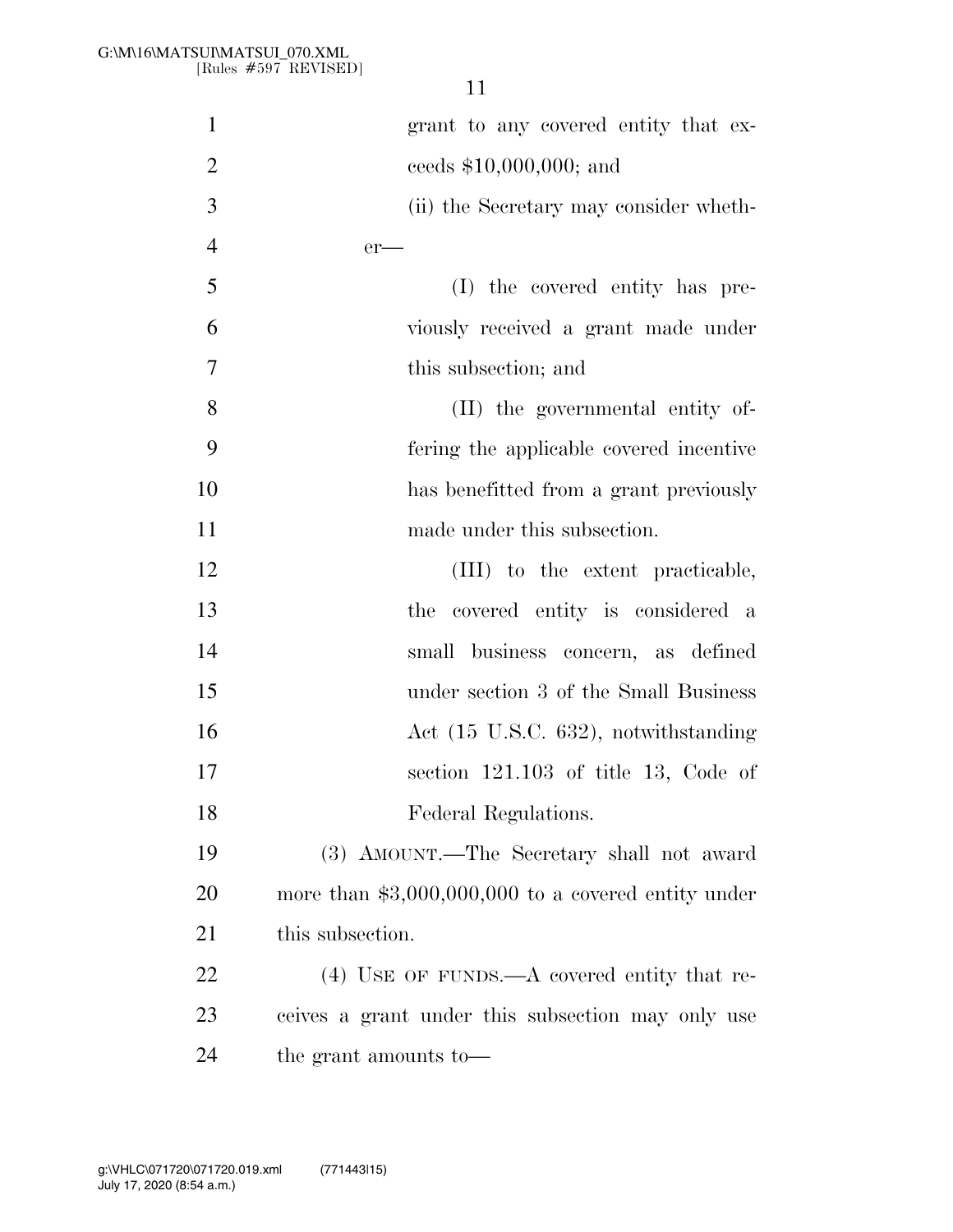| $\mathbf{1}$   | (A) finance the construction, expansion, or         |
|----------------|-----------------------------------------------------|
| $\overline{2}$ | modernization of a facility described in sub-       |
| 3              | section $(a)(2)$ , as documented in the application |
| $\overline{4}$ | submitted by the covered entity under para-         |
| 5              | graph $(2)(A)$ , or for similar uses in state of    |
| 6              | practice and legacy facilities, as determined       |
| $\overline{7}$ | necessary by the Secretary for purposes relating    |
| 8              | to the national security and economic competi-      |
| 9              | tiveness of the United States;                      |
| 10             | (B) support workforce development for the           |
| 11             | facility described in subparagraph $(A)$ ; or       |
| 12             | (C) support site development for the facil-         |
| 13             | ity described in subparagraph (A).                  |
| 14             | $(5)$ CLAWBACK.—                                    |
| 15             | (A) The Secretary shall recover the full            |
| 16             | amount with interest of a grant provided to a       |
| 17             | covered entity under this subsection if—            |
| 18             | $(i)$ as of the date that is 5 years after          |
| 19             | the date on which the Secretary makes the           |
| 20             | grant, the project to which the grant re-           |
| 21             | lates has not been completed, except that           |
| 22             | the Secretary may issue a waiver with re-           |
| 23             | spect to the requirement under this sub-            |
| 24             | paragraph if the Secretary determines that          |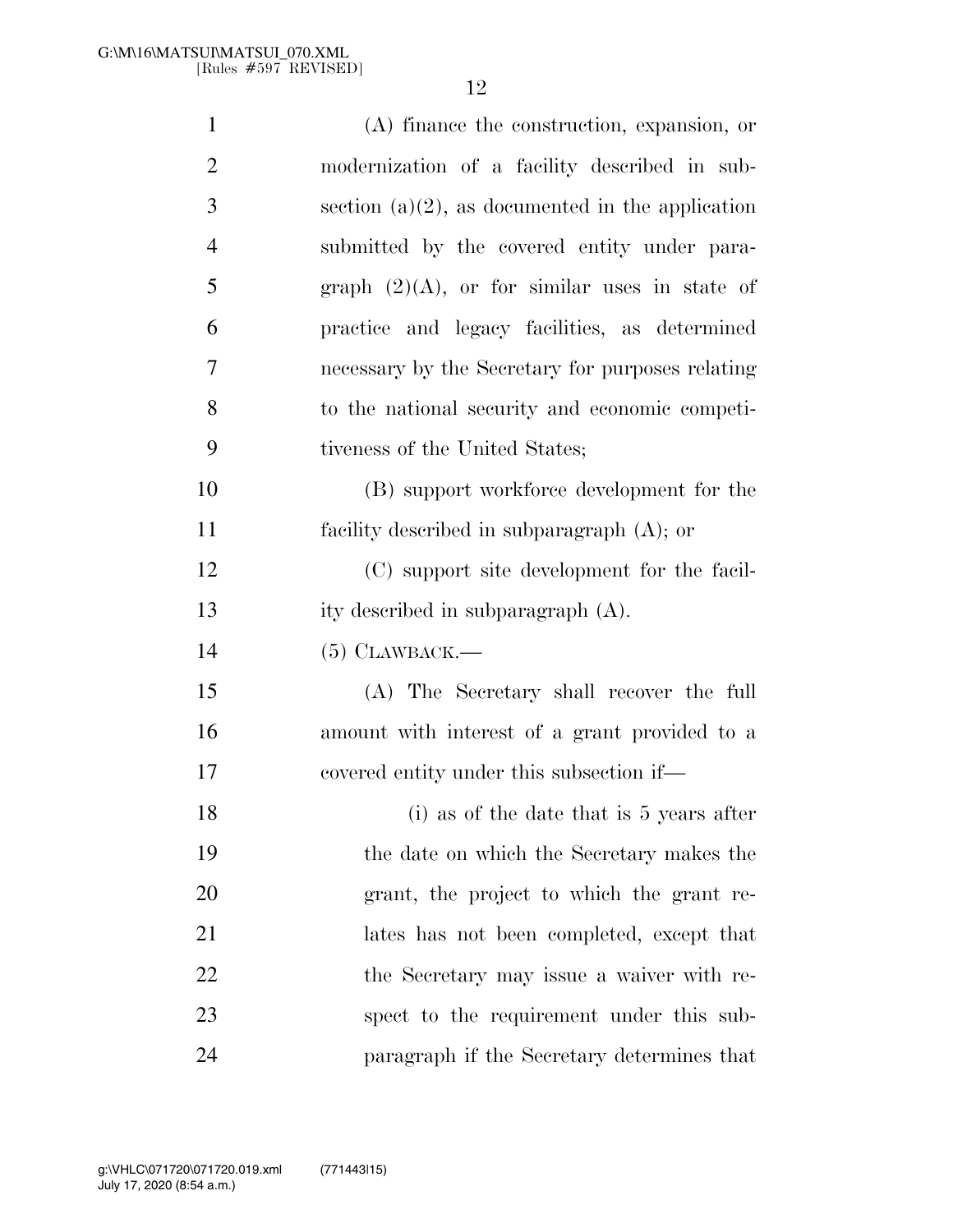| $\mathbf{1}$   | issuing such a waiver is appropriate and in      |
|----------------|--------------------------------------------------|
| $\overline{2}$ | the interests of the United States; or           |
| 3              | (ii) during the applicable term with             |
| $\overline{4}$ | respect to the grant, the covered entity en-     |
| 5              | gages in any joint research or technology        |
| 6              | licensing effort—                                |
| 7              | (I) with the Government of the                   |
| 8              | People's Republic of China, the Gov-             |
| 9              | ernment of the Russian Federation,               |
| 10             | the Government of Iran, the Govern-              |
| 11             | ment of North Korea, or other foreign            |
| 12             | entity of concern; and                           |
| 13             | (II) that relates to a sensitive                 |
| 14             | technology or product, as determined             |
| 15             | by the Secretary; and                            |
| 16             | (B) the Secretary shall recover up to the        |
| 17             | full amount with interest of a grant provided to |
| 18             | a covered entity if the Secretary determines     |
| 19             | that commitments required under paragraph        |
| 20             | (2) have not been fully implemented, except      |
| 21             | that the Secretary may issue a waiver with re-   |
| 22             | spect to the requirement under this subpara-     |
| 23             | graph if the Secretary determines that issuing   |
| 24             | such a waiver is appropriate and in the inter-   |
| 25             | ests of the United States.                       |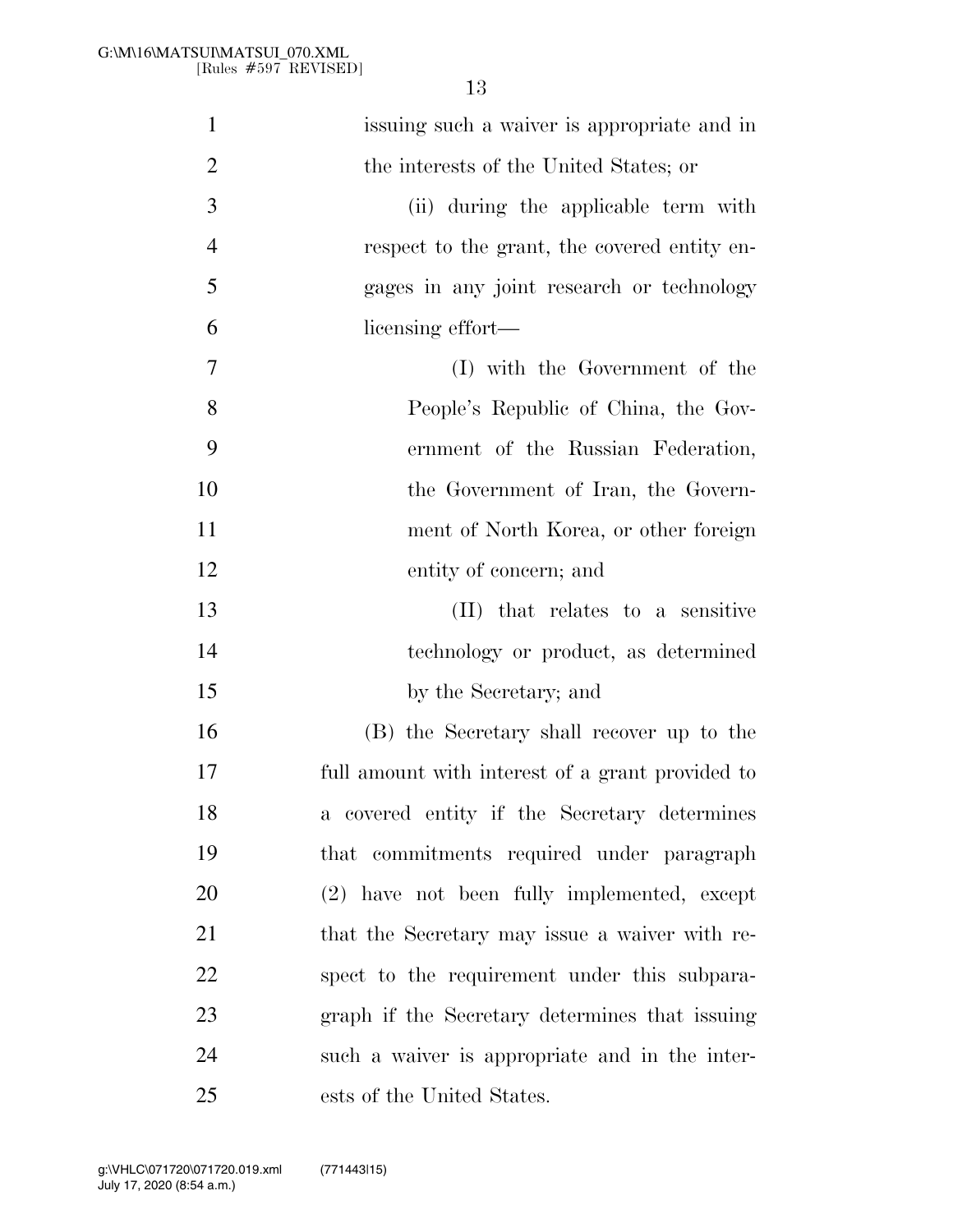(c) CONSULTATION AND COORDINATION RE- QUIRED.—In carrying out the program established under subsection (b), the Secretary shall consult and coordinate with the Secretary of State and the Secretary of Defense. (d) INSPECTOR GENERAL REVIEWS.—The Inspector General of the Department of Commerce shall— (1) not later than 2 years after the date of en- actment of this Act, and biennially thereafter until the date that is 10 years after that date of enact- ment, conduct a review of the program established under subsection (b), which shall include, at a min- imum— (A) a determination of the number of in- stances in which grants were provided under that subsection during the period covered by 16 the review in violation of a requirement of this section; (B) an evaluation of how— (i) the program is being carried out, including how recipients of grants are being selected under the program; and (ii) other Federal programs are lever- aged for manufacturing, research, and training to complement the grants awarded under the program; and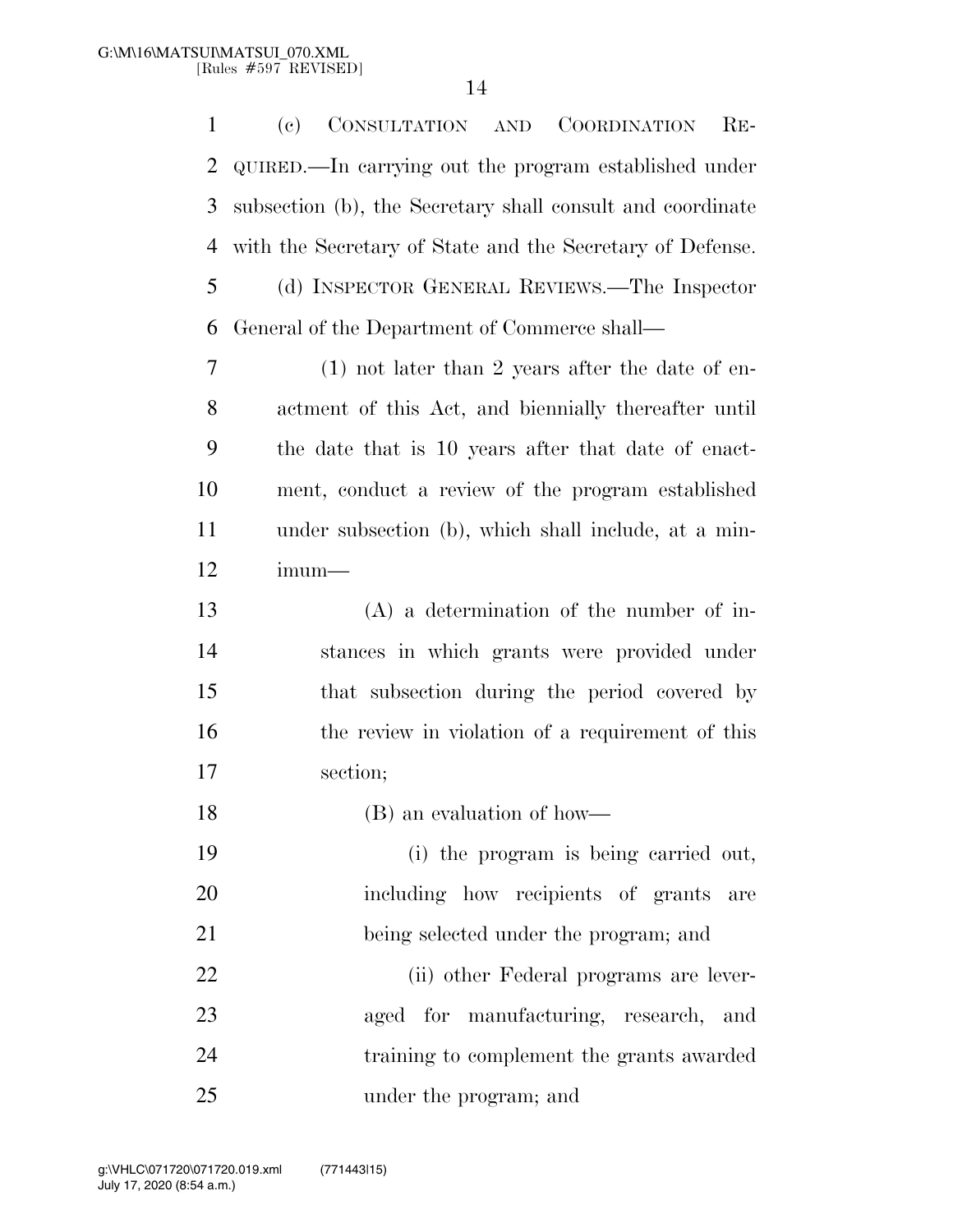| $\mathbf{1}$   | (C) a description of the outcomes of                        |
|----------------|-------------------------------------------------------------|
| $\overline{2}$ | projects supported by grants made under the                 |
| 3              | program, including a description of—                        |
| $\overline{4}$ | (i) facilities described in subsection                      |
| 5              | $(a)(2)$ that were constructed, expanded, or                |
| 6              | modernized as a result of grants made                       |
| 7              | under the program;                                          |
| 8              | (ii) research and development carried                       |
| 9              | out with grants made under the program;                     |
| 10             | and                                                         |
| 11             | (iii) workforce training programs car-                      |
| 12             | ried out with grants made under the pro-                    |
| 13             | gram, including efforts to hire individuals                 |
| 14             | from disadvantaged populations; and                         |
| 15             | submit to the appropriate committees of<br>(2)              |
| 16             | Congress the results of each review conducted under         |
| 17             | paragraph $(1)$ .                                           |
| 18             | SEC. 17 . DEPARTMENT OF COMMERCE STUDY ON STATUS            |
| 19             | <b>SEMICONDUCTORS</b><br><b>TECHNOLOGIES</b><br>OF<br>IN    |
| 20             | THE UNITED STATES INDUSTRIAL BASE.                          |
| 21             | (a) IN GENERAL.—Commencing not later than 120               |
| 22             | days after the date of the enactment of this Act, the Sec-  |
| 23             | retary of Commerce and the Secretary of Homeland Secu-      |
| 24             | rity, in consultation with the Secretary of Defense and the |
| 25             | heads of other appropriate Federal departments and agen-    |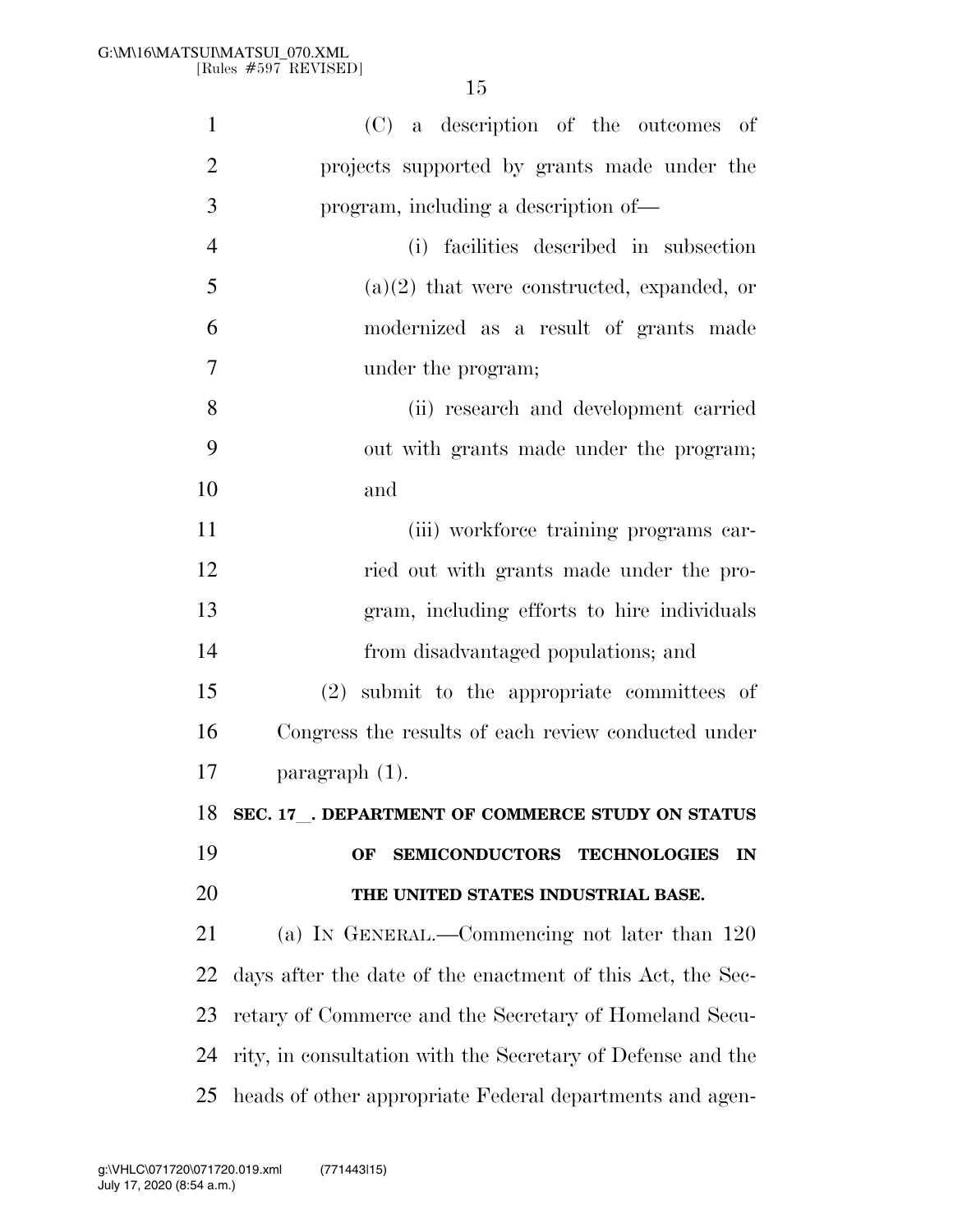cies, shall undertake a review, which shall include a sur- vey, using authorities in section 705 of the Defense Pro- duction Act (50 U.S.C. 4555), to assess the capabilities of the United States industrial base to support the na- tional defense in light of the global nature of the supply chain and significant interdependencies between the United States industrial base and the industrial base of foreign countries with respect to the manufacture, design, and end use of semiconductors.

 (b) RESPONSE TO SURVEY.—The Secretary shall en- sure compliance with the survey from among all relevant potential respondents, including the following:

 (1) Corporations, partnerships, associations, or any other organized groups domiciled and with sub-stantial operations in the United States.

 (2) Corporations, partnerships, associations, or any other organized groups domiciled in the United States with operations outside the United States.

 (3) Foreign domiciled corporations, partner- ships, associations, or any other organized groups with substantial operations or business presence in, or substantial revenues derived from, the United States.

 (c) INFORMATION REQUESTED.—The information sought from a responding entity pursuant to the survey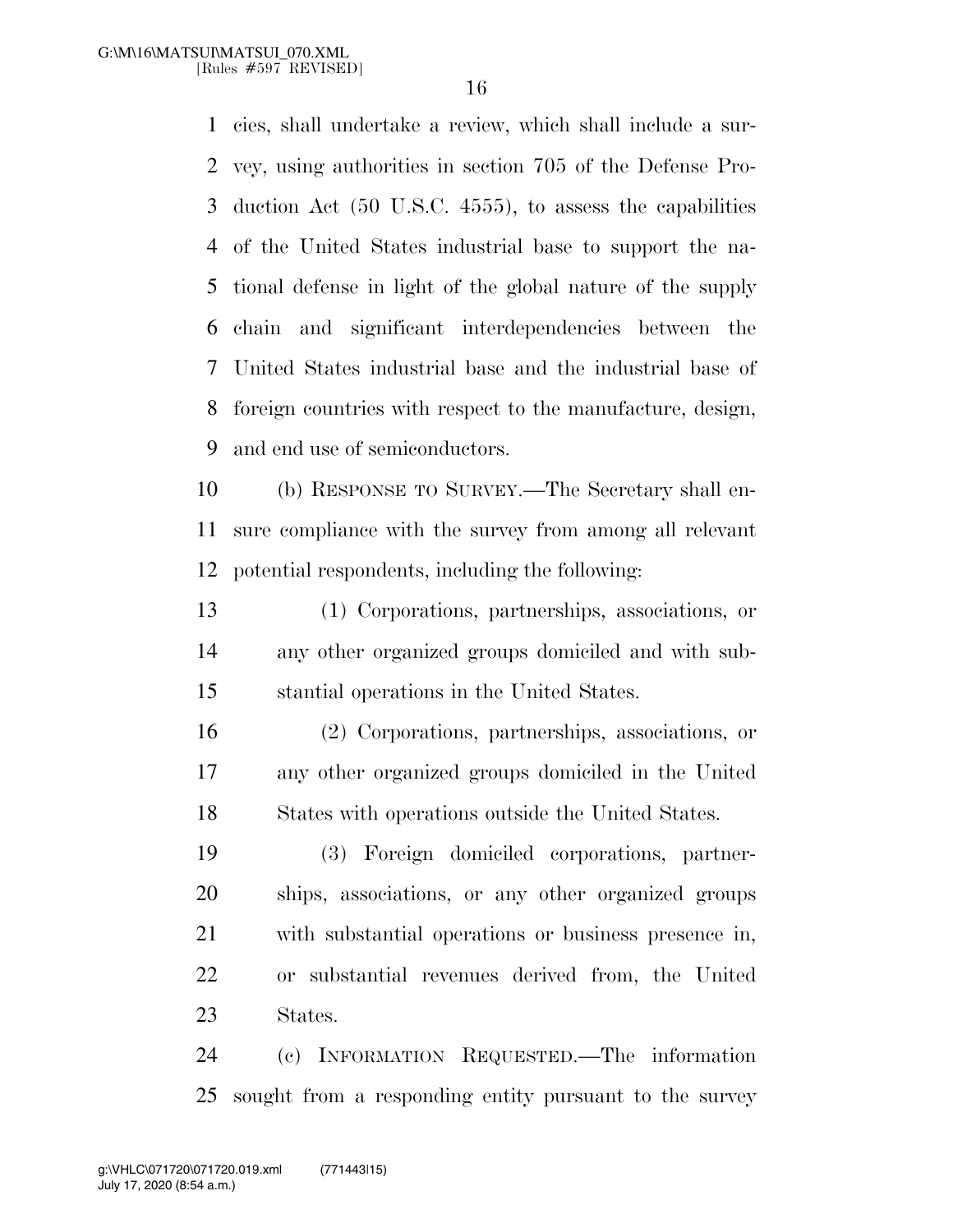| $\mathbf{1}$   | required by subsection (a) shall include, at minimum, in-  |
|----------------|------------------------------------------------------------|
| $\overline{2}$ | formation on the following with respect to the manufac-    |
| 3              | ture, design, or end use of semiconductors by such entity: |
| $\overline{4}$ | (1) An identification of the geographic scope of           |
| 5              | operations.                                                |
| 6              | (2) Information on relevant cost structures.               |
| 7              | (3) An identification of types of semiconductors           |
| 8              | development, manufacture, assembly, test, and pack-        |
| 9              | aging equipment in operation at such entity.               |
| 10             | (4) An identification of all relevant intellectual         |
| 11             | property, raw materials, and semi-finished goods and       |
| 12             | components sourced domestically and abroad by              |
| 13             | such entity.                                               |
| 14             | (5) Specifications of the semiconductors manu-             |
| 15             | factured or designed by such entity, descriptions of       |
| 16             | the end-uses of such semiconductors, and a descrip-        |
| 17             | tion of any technical support provided to end-users        |
| 18             | of such semiconductors by such entity.                     |
| 19             | (6) Information on domestic and export market              |
| 20             | sales by such entity.                                      |
| 21             | (7) Information on the financial performance,              |
| 22             | including income and expenditures, of such entity.         |
| 23             | (8) A list of all foreign and domestic subsidies,          |
| 24             | and any other financial incentives, received by such       |
| 25             | entity in each market in which such entity operates.       |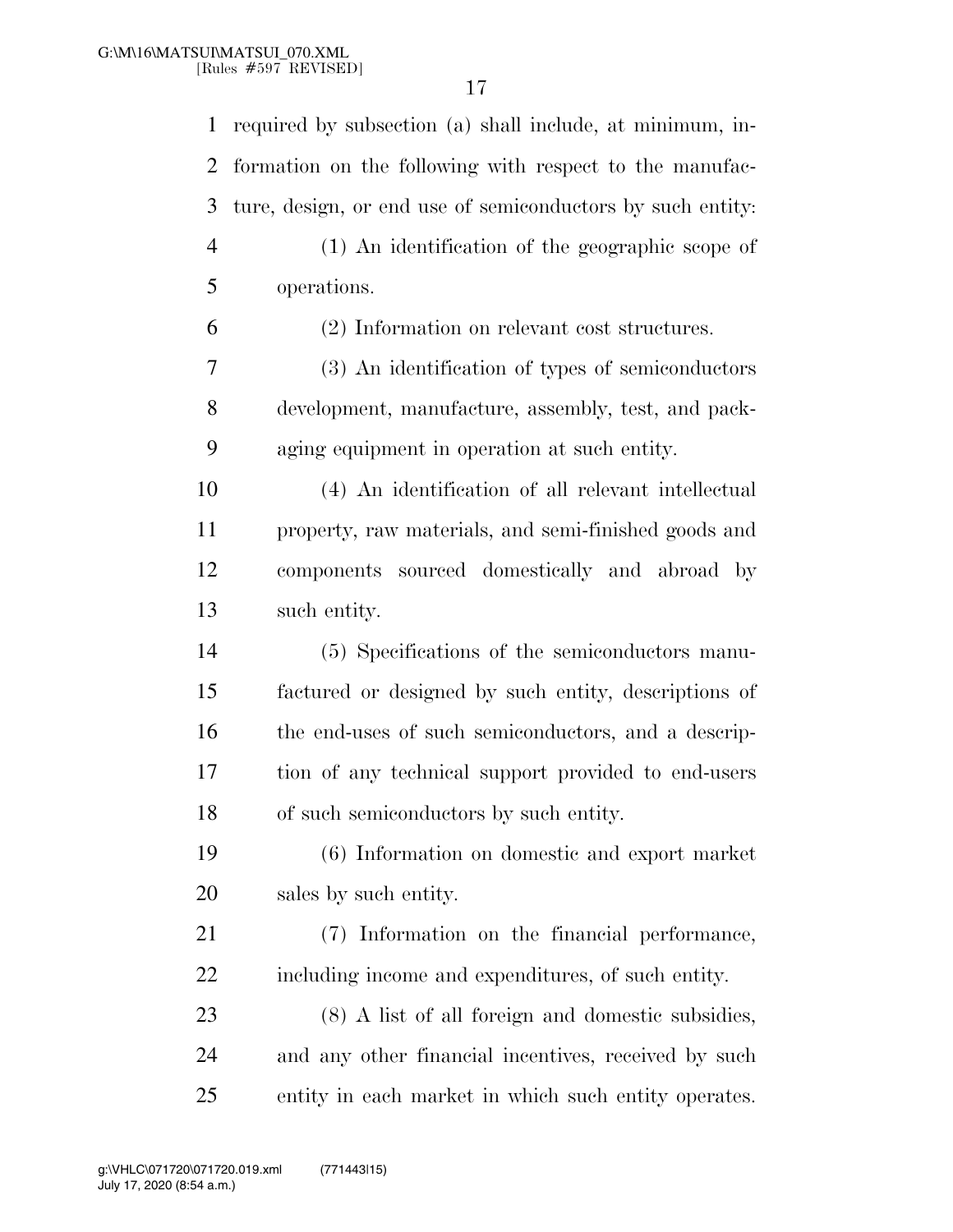(9) A list of regulatory or other informational requests about the entities' operations, sales, or other proprietary information by the Government of the People's Republic of China, entities under its di- rection or officials of the CCP, a description of the nature of the request, and the type of information provided.

 (10) Information on any joint ventures, tech- nology licensing agreements, and cooperative re-search or production arrangements of such entity.

 (11) A description of efforts by such entity to evaluate and control supply chain risks it faces.

 (12) A list and description of any sales, licens- ing agreements, or partnerships between such entity and the People's Liberation Army or People's Armed Police, including any business relationships with en- tities through which such sales, licensing agree-ments, or partnerships may occur.

(d) REPORT.—

 (1) IN GENERAL.—The Secretary of Commerce shall, in consultation with the Secretary of Defense, the Secretary of Homeland Security, and the heads of other appropriate Federal departments and agen-cies, submit to Congress a report on the results of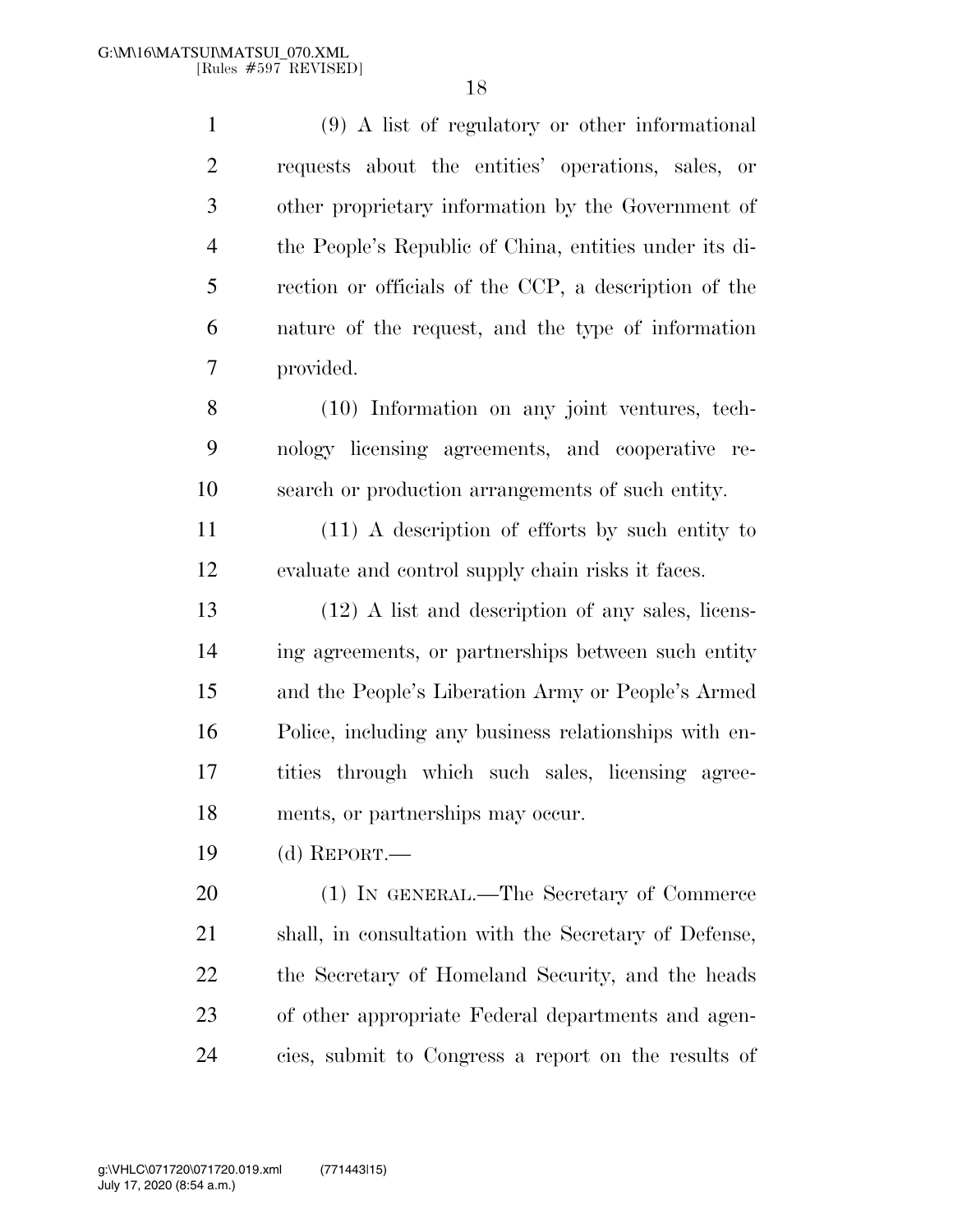| $\mathbf{1}$   | the review required by subsection (a). The report  |
|----------------|----------------------------------------------------|
| $\overline{2}$ | shall include the following:                       |
| 3              | (A) An assessment of the results of the            |
| 4              | survey.                                            |
| 5              | (B) A list of critical technology areas im-        |
| 6              | pacted by potential disruptions in production of   |
| 7              | semiconductors, and a detailed description and     |
| 8              | assessment of the impact of such potential dis-    |
| 9              | ruptions on such areas.                            |
| 10             | (C) A description and assessment of gaps           |
| 11             | and vulnerabilities in the semiconductors supply   |
| 12             | chain and the national industrial supply base.     |
| 13             | (2) FORM.—The report required by paragraph         |
| 14             | may be submitted appropriate committees of<br>(1)  |
| 15             | Congress in classified form.                       |
| 16             | SEC. 17 . FUNDING FOR DEVELOPMENT AND ADOPTION     |
| 17             | OF SECURE SEMICONDUCTOR AND SECURE                 |
| 18             | SEMICONDUCTOR SUPPLY CHAINS.                       |
| 19             | MULTILATERAL SEMICONDUCTOR SECURITY<br>(a)         |
| 20             | FUND.                                              |
| 21             | (1) ESTABLISHMENT OF FUND.—There is es-            |
| 22             | tablished in the Treasury of the United States a   |
| 23             | trust fund, to be known as the "Multilateral Semi- |
| 24             | conductor Security Fund" (in this section referred |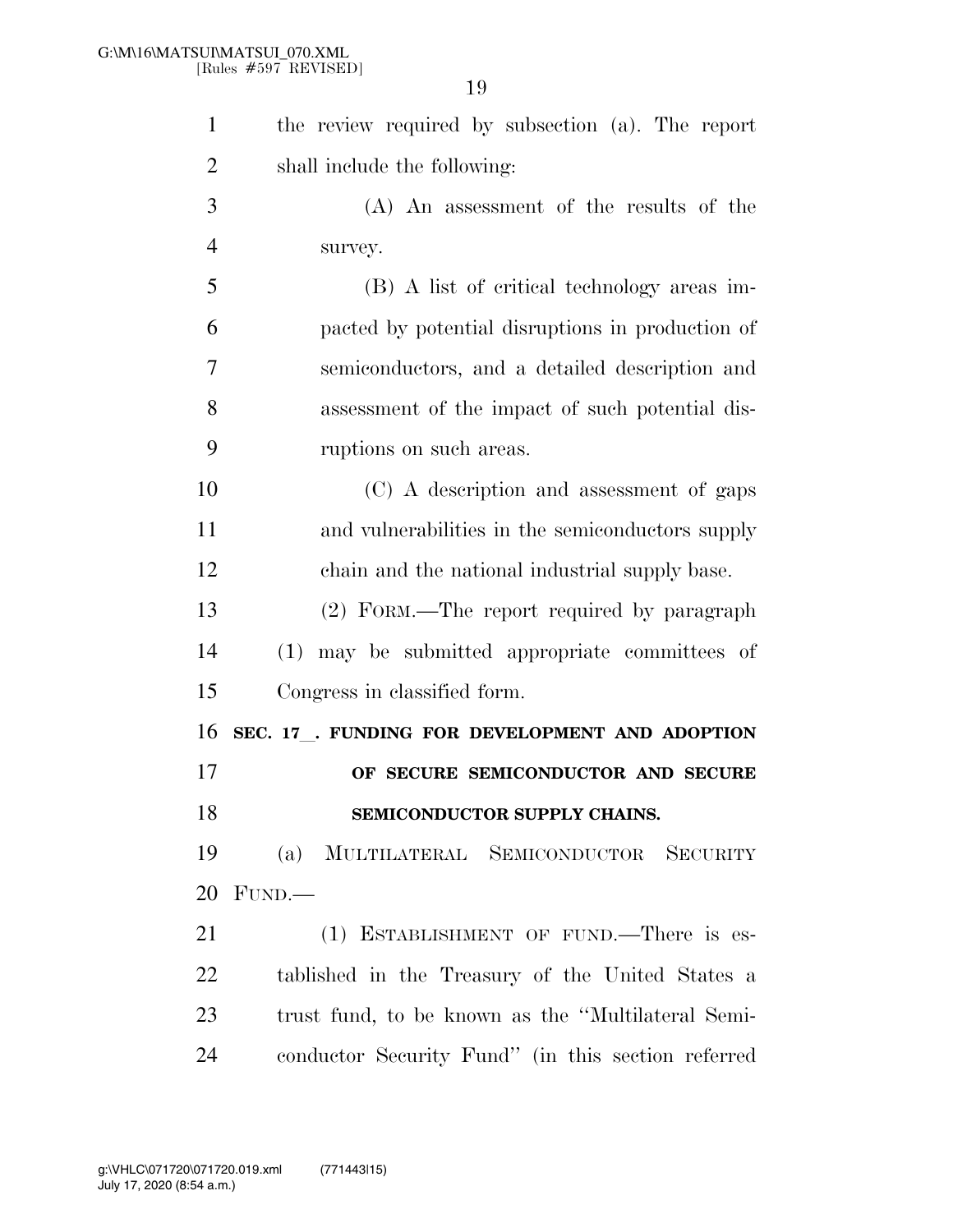to as the ''Fund''), consisting of any appropriated funds credited to the Fund.

| 3              | (2) PURPOSE.—The purpose of the Fund shall              |
|----------------|---------------------------------------------------------|
| $\overline{4}$ | be to work with and support a variety of stake-         |
| 5              | holders, including governments, businesses,<br>- aca-   |
| 6              | demia, and civil society, and allies or partner nations |
| 7              | who are members of the Fund and are critical to the     |
| 8              | global semiconductor supply chain in order to build     |
| 9              | safe and secure semiconductor supply chains outside     |
| 10             | of and devoid of entities from countries subject to a   |
| 11             | United States embargo. Considerations for building      |
| 12             | safe and secure semiconductor supply chains include,    |
| 13             | but are not limited to-                                 |
| 14             | (A) relevant semiconductor designs;                     |
| 15             | (B) chemicals and materials relevant to the             |
| 16             | semiconductor industry;                                 |
| 17             | (C) semiconductor design tools;                         |
| 18             | (D) semiconductor manufacturing equip-                  |
| 19             | ment; and                                               |
| 20             | (E) basic and applied semiconductor re-                 |
| 21             | search capability.                                      |
| 22             | (3) RESTRICTION OF USE OF FUNDS.—                       |
| 23             | (A) AVAILABILITY CONTINGENT ON INTER-                   |
| 24             | NATIONAL AGREEMENT.—Amounts in the Fund                 |
| 25             | shall be available to the Secretary of State, sub-      |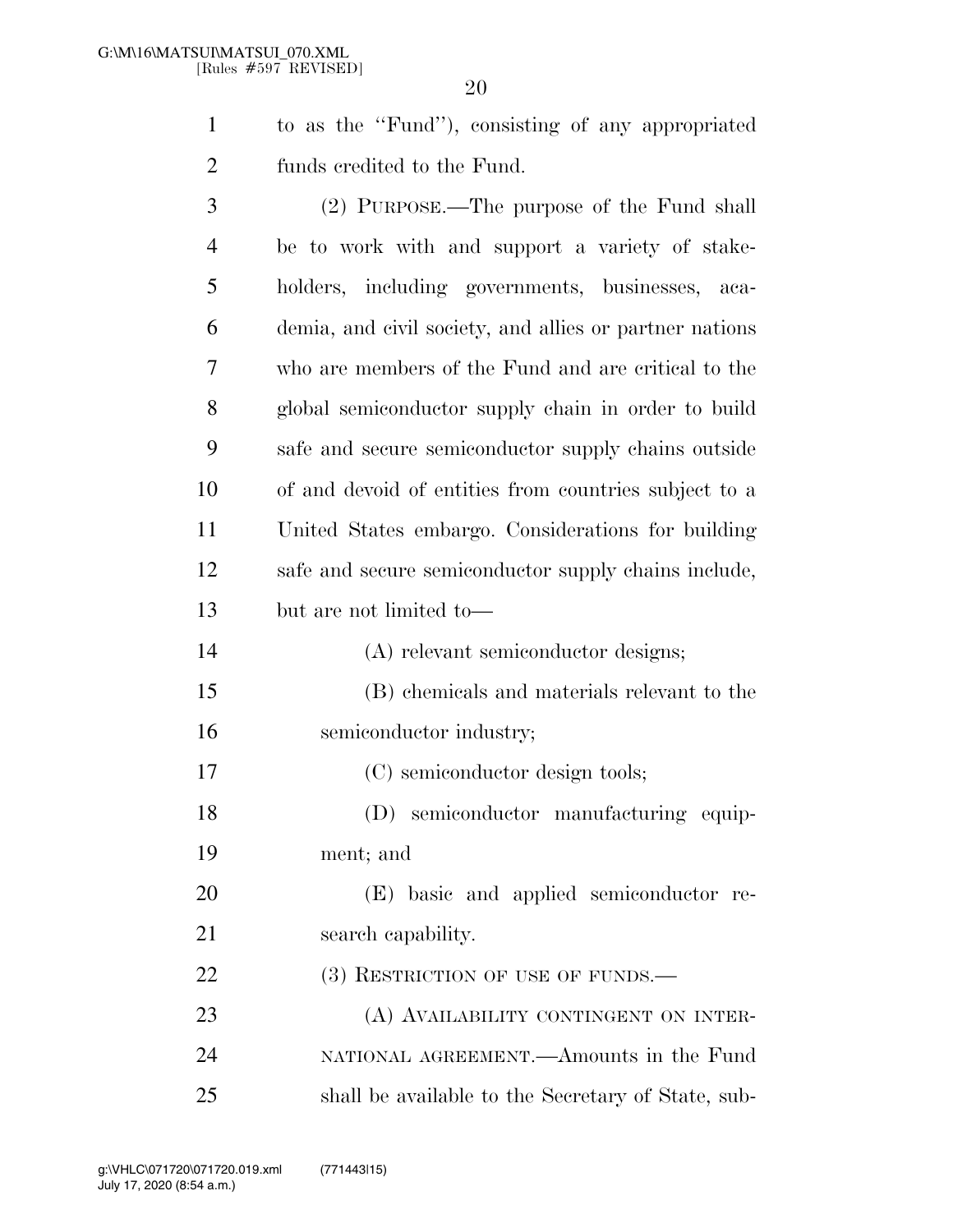ject to appropriation, on and after the date on which the Secretary enters into an agreement with at least 5 other governments of countries that are allies or partners of the United States that are critical to the global semiconductor supply chain to participate in the common fund- ing mechanism under subsection (b)(1) and the commitments described in paragraph (2) of that subsection.

 (B) LIMITATION.—At no point during fis- cal years 2021 through 2030 shall a United States contribution cause the cumulative total of United States contributions to exceed 33 per- cent of the total contributions to the Fund from all sources.

 (C) NOTIFICATION.—The Secretary of State shall notify the appropriate congressional committees not later than 15 days in advance of making a contribution to the Fund, includ-ing—

21 (i) the amount of the proposed con-22 tribution;

 (ii) the total of funds contributed by other donors; and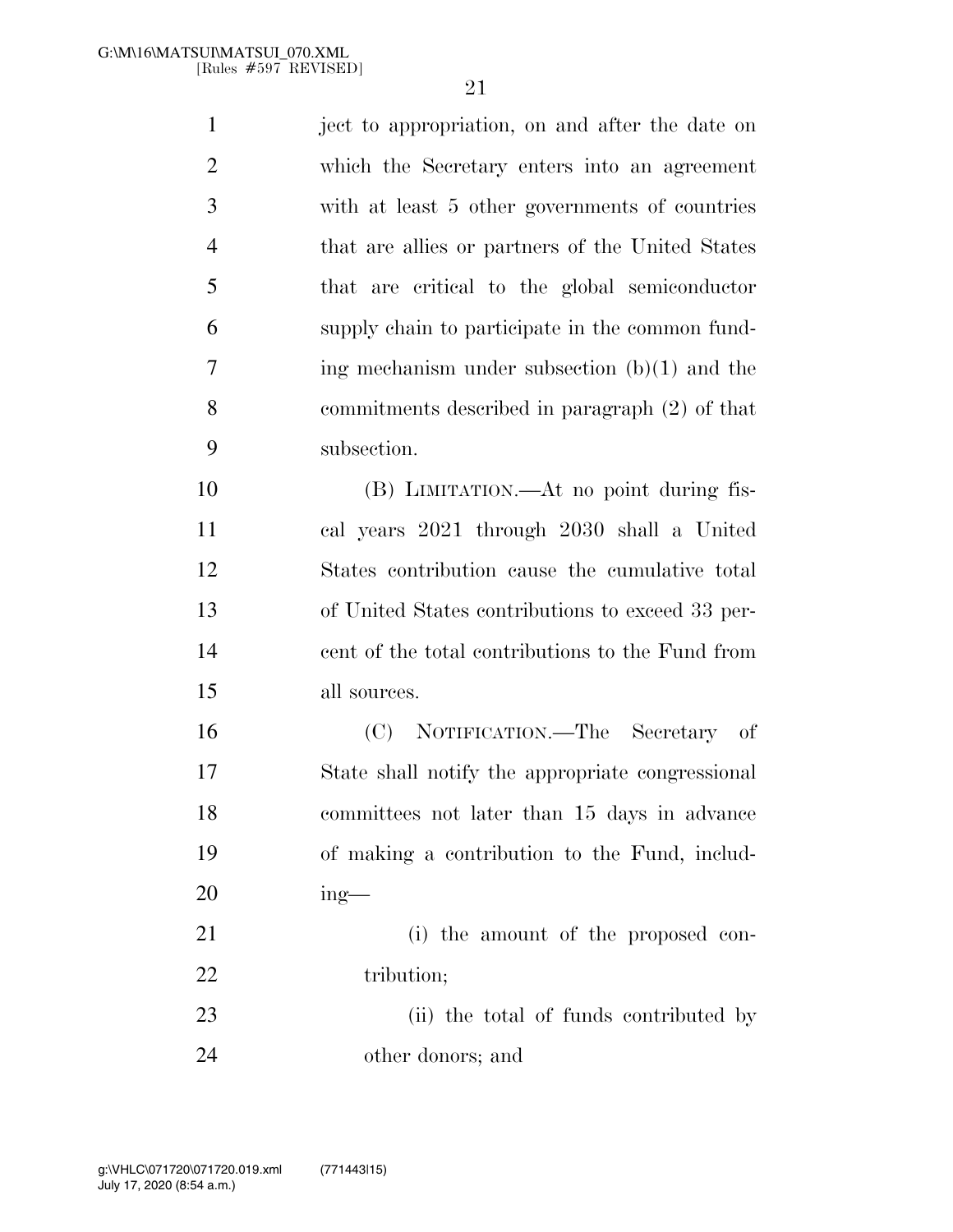| $\mathbf{1}$   | (iii) the national interests served by       |
|----------------|----------------------------------------------|
| $\overline{2}$ | United States participation in the Fund.     |
| 3              | (D) WITHHOLDINGS.—                           |
| $\overline{4}$ | (i) SUPPORT FOR ACTS OF INTER-               |
| 5              | NATIONAL TERRORISM.—If at any time the       |
| 6              | Secretary of State determines that the       |
| 7              | Fund has provided assistance to a country,   |
| 8              | the government of which the Secretary of     |
| 9              | State has determined, for purposes of sec-   |
| 10             | tion 620A of the Foreign Assistance Act of   |
| 11             | 1961 (22 U.S.C. 2371) has repeatedly pro-    |
| 12             | vided support for acts of international ter- |
| 13             | rorism, the United States shall imme-        |
| 14             | diately withhold contributions to the Fund   |
| 15             | and cease participating in Fund activities.  |
| 16             | (ii) SUPPORT FOR EMBARGOED COUN-             |
| 17             | TRIES.—If at any time the Secretary of       |
| 18             | State determines that the Fund, or any in-   |
| 19             | vestments made by the fund, has sup-         |
| 20             | ported the semiconductor supply chain of     |
| 21             | or an entity with a substantial nexus to the |
| 22             | semiconductor supply chain of a country      |
| 23             | under a United State embargo, the United     |
| 24             | States shall immediately withhold contribu-  |

tions and no longer make any contribu-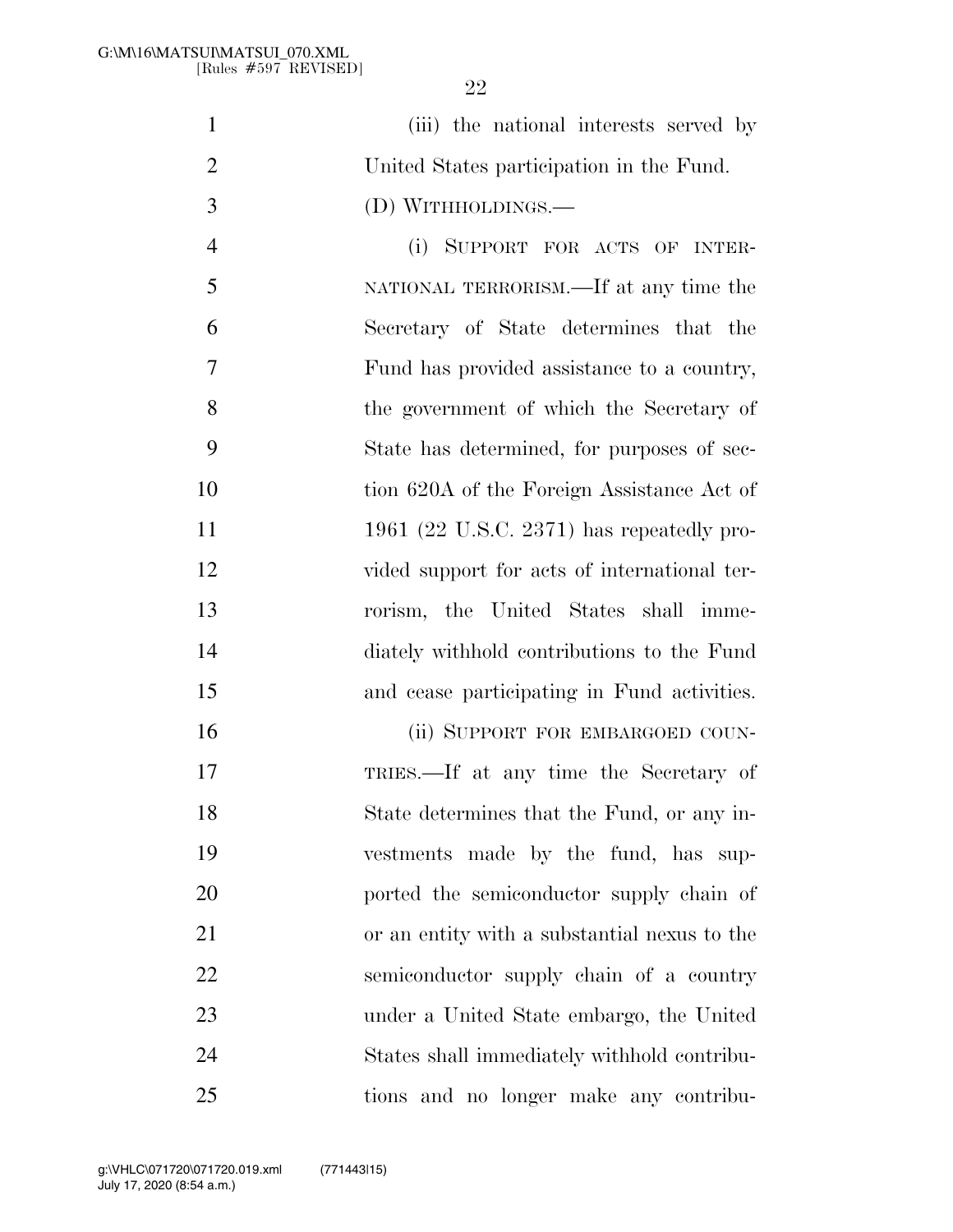|   | tions until it certifies that non-market   |
|---|--------------------------------------------|
|   | economies do not stand to benefit from in- |
| 3 | vestments made from the Fund.              |

 (iii) EXCESSIVE SALARIES.—If at any 5 time during any of the fiscal years 2021 through 2025, the Secretary of State de- termines that the salary of any individual employed by the Fund exceeds the salary of the Vice President of the United States for that fiscal year, then the United States should withhold from its contribution for 12 the next fiscal year an amount equal to the aggregate amount by which the salary of each such individual exceeds the salary of the Vice President of the United States.

 (4) ENSURING PERMANENT MEMBER STATUS.— If at any time the Secretary of State certifies that the United States does not have a permanent rep- resentative to the Board of Trustees as established in paragraph (6), the Secretary shall withhold con- tributions to the Fund until the Secretary certifies 22 that the United States is given a permanent seat.

23 (5) COMPOSITION.—

 (A) IN GENERAL.—The Fund should be governed by a Board of Trustees, to be com-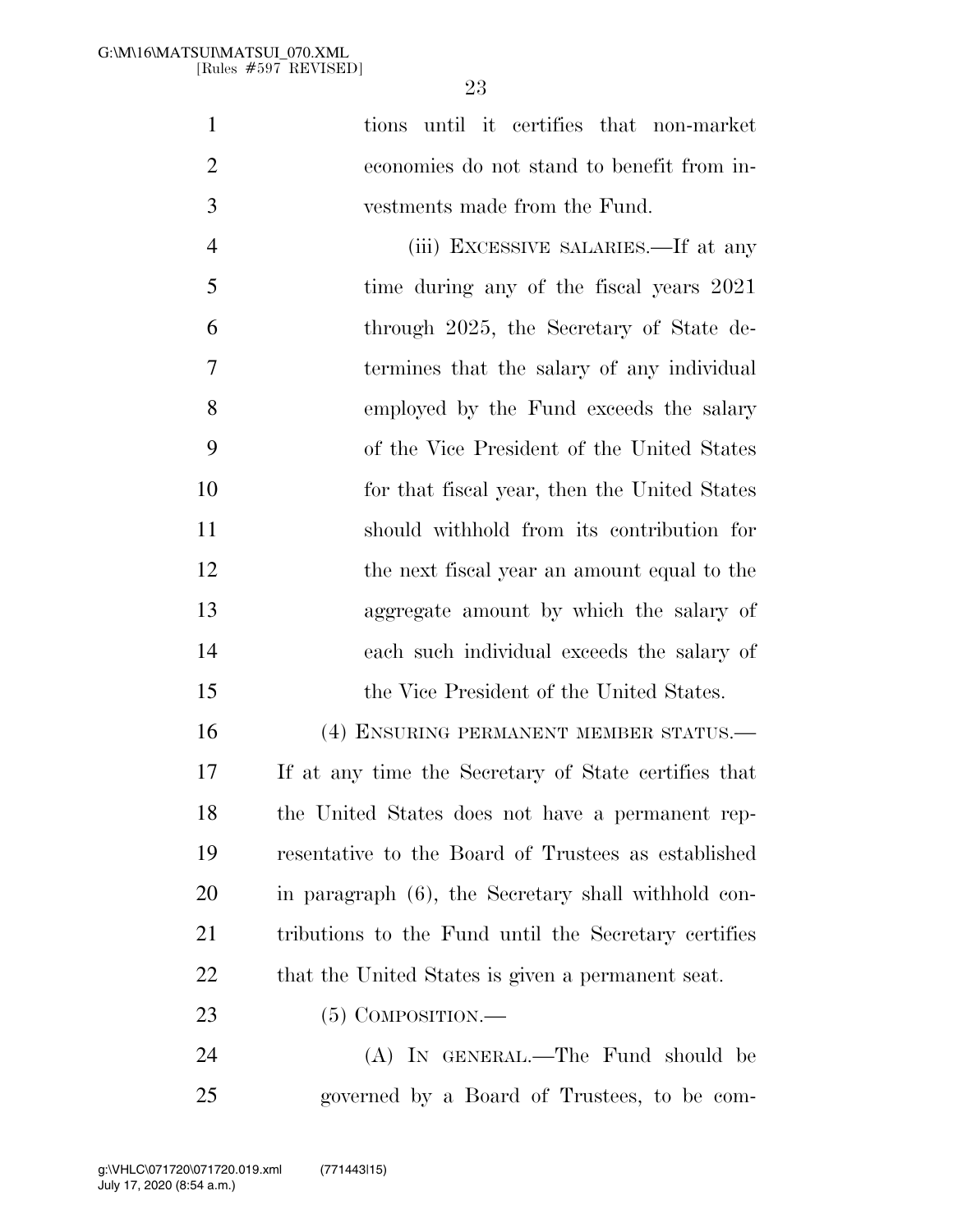| $\mathbf{1}$   | posed of representatives of participating allies |
|----------------|--------------------------------------------------|
| $\overline{2}$ | and partners that are donors or participants in  |
| 3              | the Fund. The Board of Trustees should in-       |
| $\overline{4}$ | clude—                                           |
| 5              | (i) 5 permanent member countries,                |
| 6              | who qualify based upon meeting an estab-         |
| $\overline{7}$ | lished initial contribution threshold, whose     |
| 8              | contributions should cumulatively be not         |
| 9              | less than 50 percent of total contributions,     |
| 10             | and who should hold veto power over pro-         |
| 11             | grams and projects; and                          |
| 12             | (ii) 5 term members, as appropriate,             |
| 13             | who are selected by the permanent mem-           |
| 14             | bers on the basis of their commitment to         |
| 15             | building a free secure semiconductor sup-        |
| 16             | ply chain.                                       |
| 17             | (B) QUALIFICATIONS.—Individuals<br>$ap-$         |
| 18             | pointed to the Board shall have demonstrated     |
| 19             | knowledge and experience in the fields of semi-  |
| 20             | conductors, semiconductor manufacturing, and     |
| 21             | supply chain management.                         |
| 22             | (C) UNITED STATES REPRESENTATION.—               |
| 23             | $(i)$ In GENERAL.—                               |
| 24             | (I) FOUNDING PERMANENT MEM-                      |
| 25             | BER.—The Secretary of State shall                |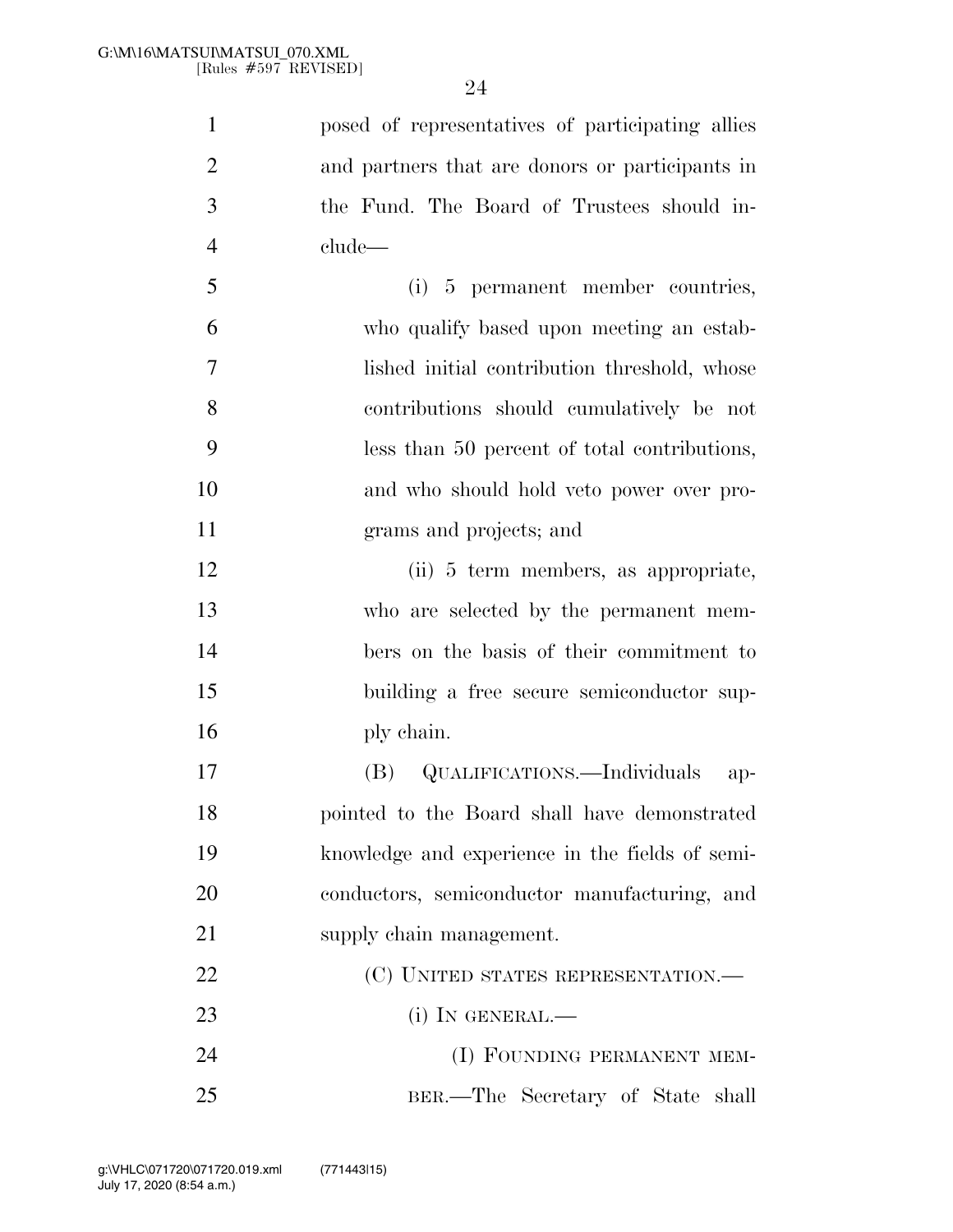seek to establish the United States as a founding permanent member of the Fund.

 (II) COORDINATOR OF UNITED STATES GOVERNMENT ACTIVITIES TO ADVANCE SEMICONDUCTOR SUPPLY CHAIN SECURITY.—The Secretary of State shall appoint an individual qualified as according to subpara- graph (B) of this subsection to rep- resent the United States on the Board of Trustees.

 (ii) EFFECTIVE AND TERMINATION DATES.—

 (I) EFFECTIVE DATE.—This paragraph shall take effect upon the date the Secretary of State, in coordi- nation with the Secretary of the Treasury, certifies and transmits to Congress an agreement establishing 21 the Fund.

 (II) TERMINATION DATE.—The membership established pursuant to clause (i) shall terminate upon the 25 date of termination of the Fund.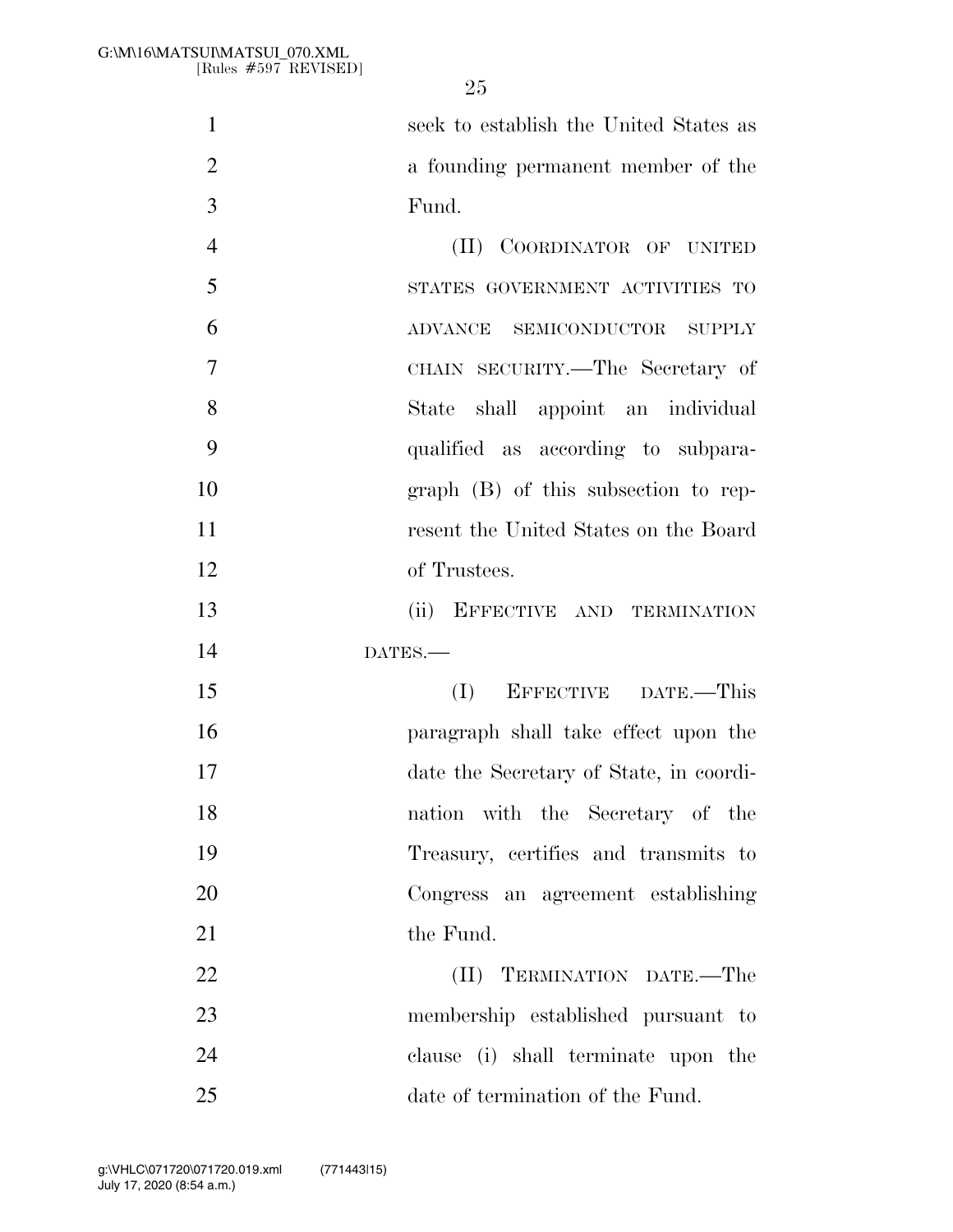| $\mathbf{1}$   | (D) REMOVAL PROCEDURES.—The Fund                     |
|----------------|------------------------------------------------------|
| $\overline{2}$ | shall establish procedures for the removal of        |
| 3              | member donors of the Board who do not abide          |
| $\overline{4}$ | by the Fund's core objectives as defined in          |
| 5              | paragraph $(4)$ of this section.                     |
| 6              | $(6)$ AVAILABILITY OF AMOUNTS.—                      |
| 7              | (A) IN GENERAL.—Amounts in the Fund                  |
| 8              | shall remain available through the end of the        |
| 9              | 10th fiscal year beginning after the date of the     |
| 10             | enactment of this Act.                               |
| 11             | (B)<br>REMAINDER TO TREASURY.—Any                    |
| 12             | amounts remaining in the Fund after the end          |
| 13             | of the fiscal year described in subparagraph (A)     |
| 14             | shall be deposited in the general fund of the        |
| 15             | Treasury.                                            |
| 16             | (b) COMMON FUNDING MECHANISM FOR DEVELOP-            |
| 17             | MENT AND ADOPTION OF SECURE SEMICONDUCTOR AND        |
| 18             | SECURE SEMICONDUCTOR SUPPLY CHAINS.                  |
| 19             | (1) IN GENERAL.—The Secretary of State, in           |
| 20             | consultation with the Secretary of Commerce, Sec-    |
| 21             | retary of Energy, the Secretary of Defense, the Sec- |
| 22             | retary of Homeland Security, the Secretary of the    |
| 23             | Treasury, and the Director of National Intelligence, |
| 24             | shall seek to establish a common funding mecha-      |
| 25             | nism, in coordination with the governments of coun-  |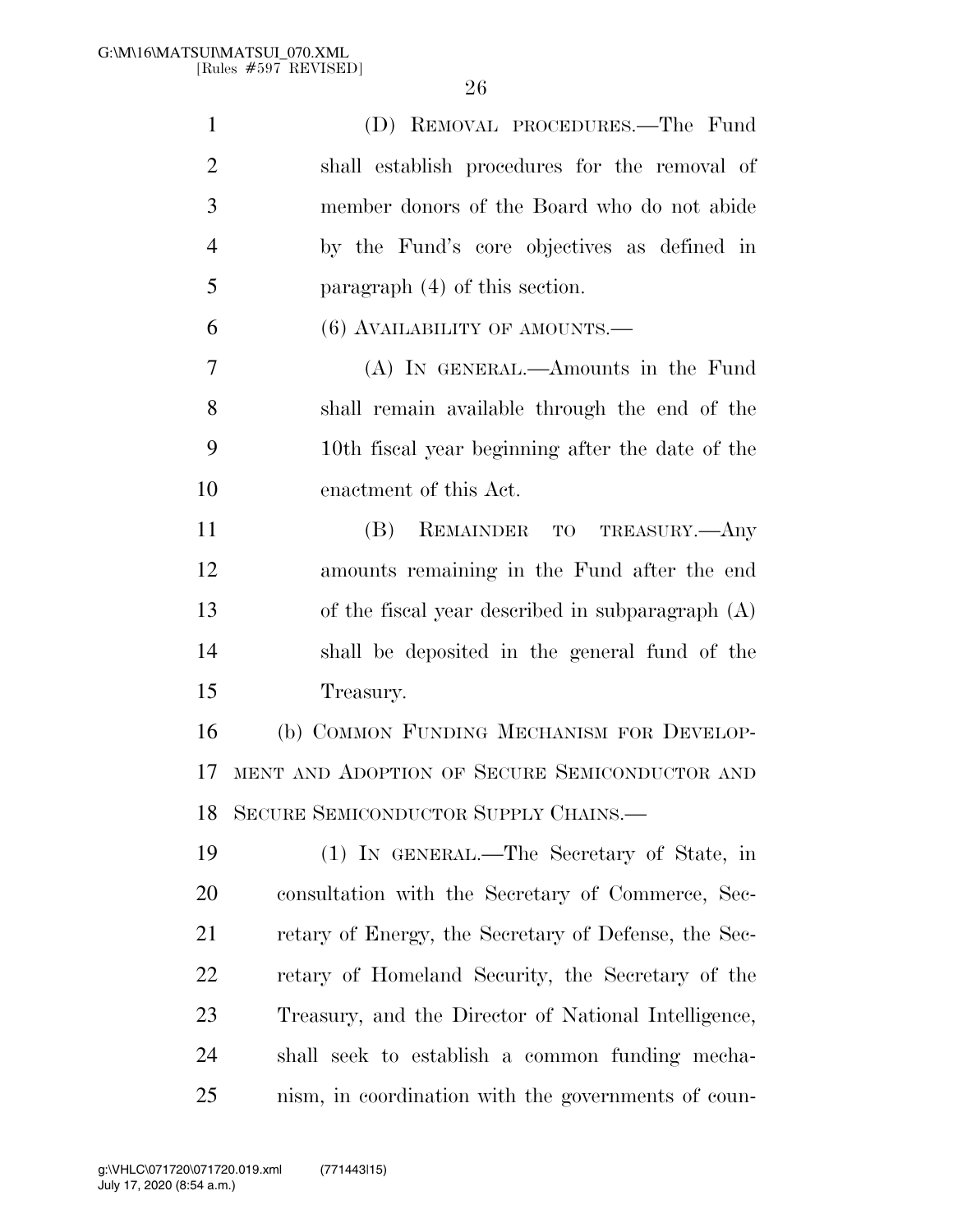tries that are Members of the Fund, that uses amounts from the Fund, and amounts committed by such governments, to support those efforts described in subsection (a).

 (2) MUTUAL COMMITMENTS.—The Secretary of State, in consultation with the United States Trade Representative, the Secretary of Treasury, and the Secretary of Commerce, shall seek to negotiate a set of mutual commitments with the governments of countries that are Members of the Fund upon which to condition any expenditure of funds pursuant to the common funding mechanism described in para- graph (1). Such commitments shall, at a min-imum—

 (A) develop common policies for the protec- tion of basic and applied research in both aca-demic and commercial settings;

 (B) develop common reporting require- ments for researchers participating in talents programs of countries subject to a United States arms embargo;

 (C) establish substantially similar if not identical export controls licensing requirements for all segments of the semiconductor supply chain;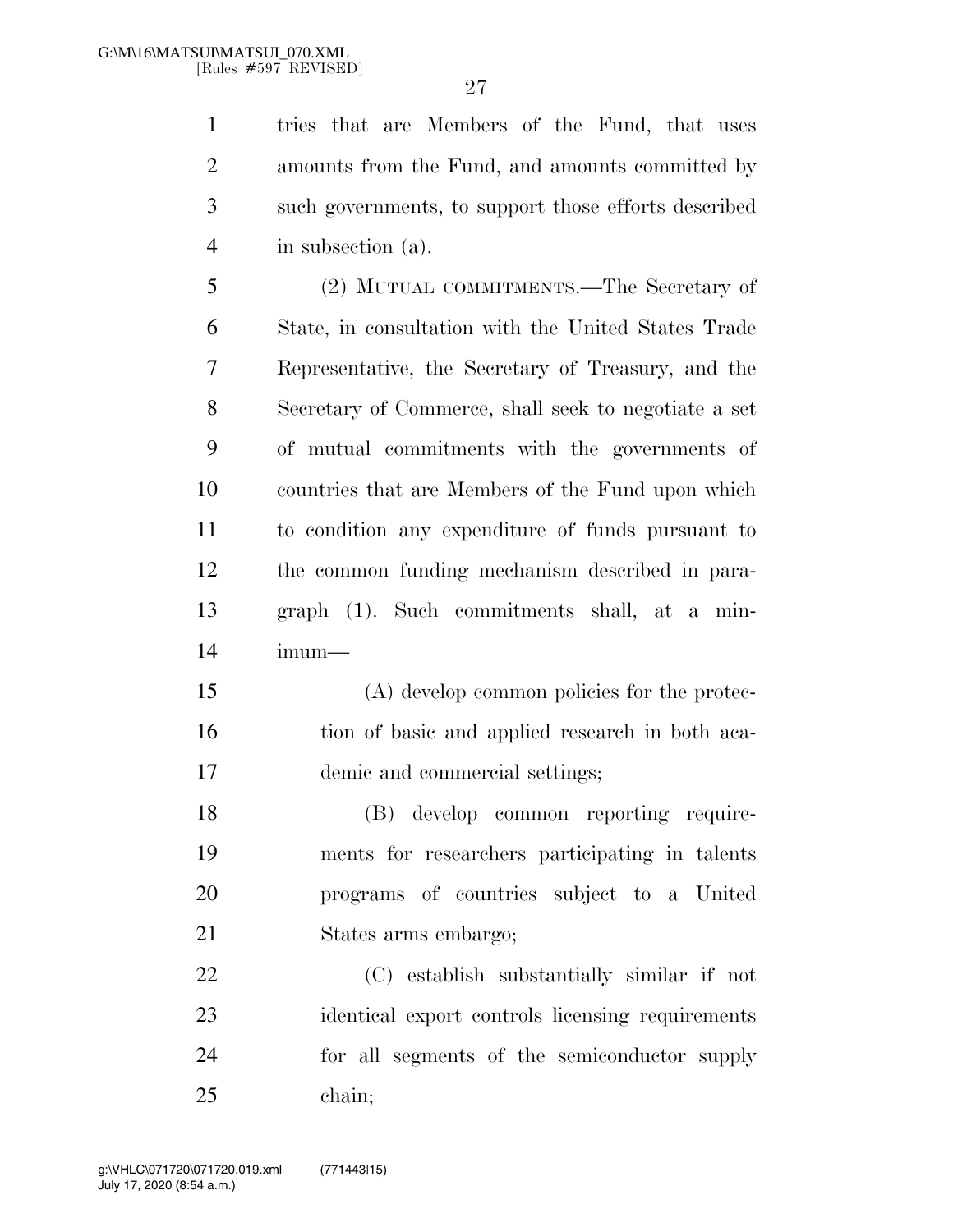(D) establish substantially similar if not identical policies for inbound investment from entities with a substantial nexus to countries subject to an embargo in all segments of the semiconductor supply chain; (E) establish harmonized treatment of semiconductors and verification processes for the importation of semiconductors or items in- corporating semiconductors from embargoed countries; (F) establish common policies on pro- tecting knowledge, know-how, and personnel from migrating to embargoed countries or tak- ing employment with entities with a substantial nexus to these countries; (G) develop common policies, including dis- closure requirements and restrictions, on out- bound investments, including index funds, into entities that support or contribute to the devel- opment of the semiconductor industry in coun-21 tries subject to an embargo;

 (H) establish transparency requirements for any subsidies or other financial benefits (in-cluding revenue foregone) provided to semicon-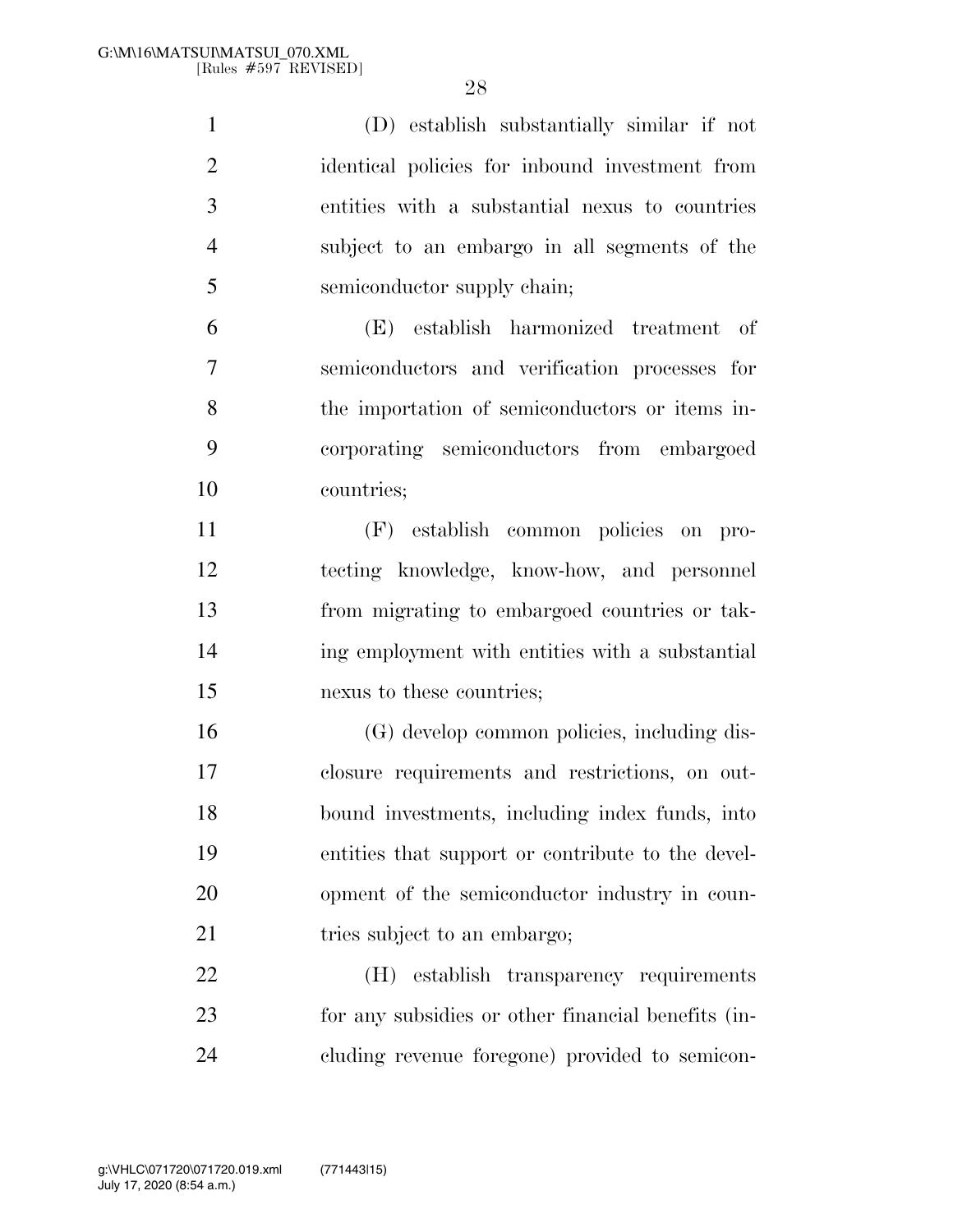| $\mathbf{1}$   | ductor firms located in or outside such coun-          |
|----------------|--------------------------------------------------------|
| $\overline{2}$ | tries;                                                 |
| 3              | (I) establish consistent policies with re-             |
| $\overline{4}$ | spect to countries that—                               |
| 5              | (i) are not participating in the com-                  |
| 6              | mon funding mechanism; and                             |
| $\overline{7}$ | (ii) do not meet transparency require-                 |
| 8              | ments established under subparagraph                   |
| 9              | (H);                                                   |
| 10             | (J) promote harmonized treatment<br>- of               |
| 11             | semiconductor and verification processes for           |
| 12             | items being exported to a country considered a         |
| 13             | national security risk by a country participating      |
| 14             | in the common funding mechanism;                       |
| 15             | (K) establish a consistent policies and com-           |
| 16             | mon external policies to address nonmarket             |
| 17             | economies as the behavior of such countries            |
| 18             | pertains to semiconductor; and                         |
| 19             | (L) align policies on supply chain integrity           |
| 20             | and semiconductor security.                            |
| 21             | (3) ANNUAL REPORT TO CONGRESS.—Not later               |
| 22             | than one year after the date of the enactment of this  |
| 23             | Act, and annually thereafter for each fiscal year dur- |
| 24             | ing which amounts in the Fund are available under      |
| 25             | subsection (a), the Secretary of State shall submit to |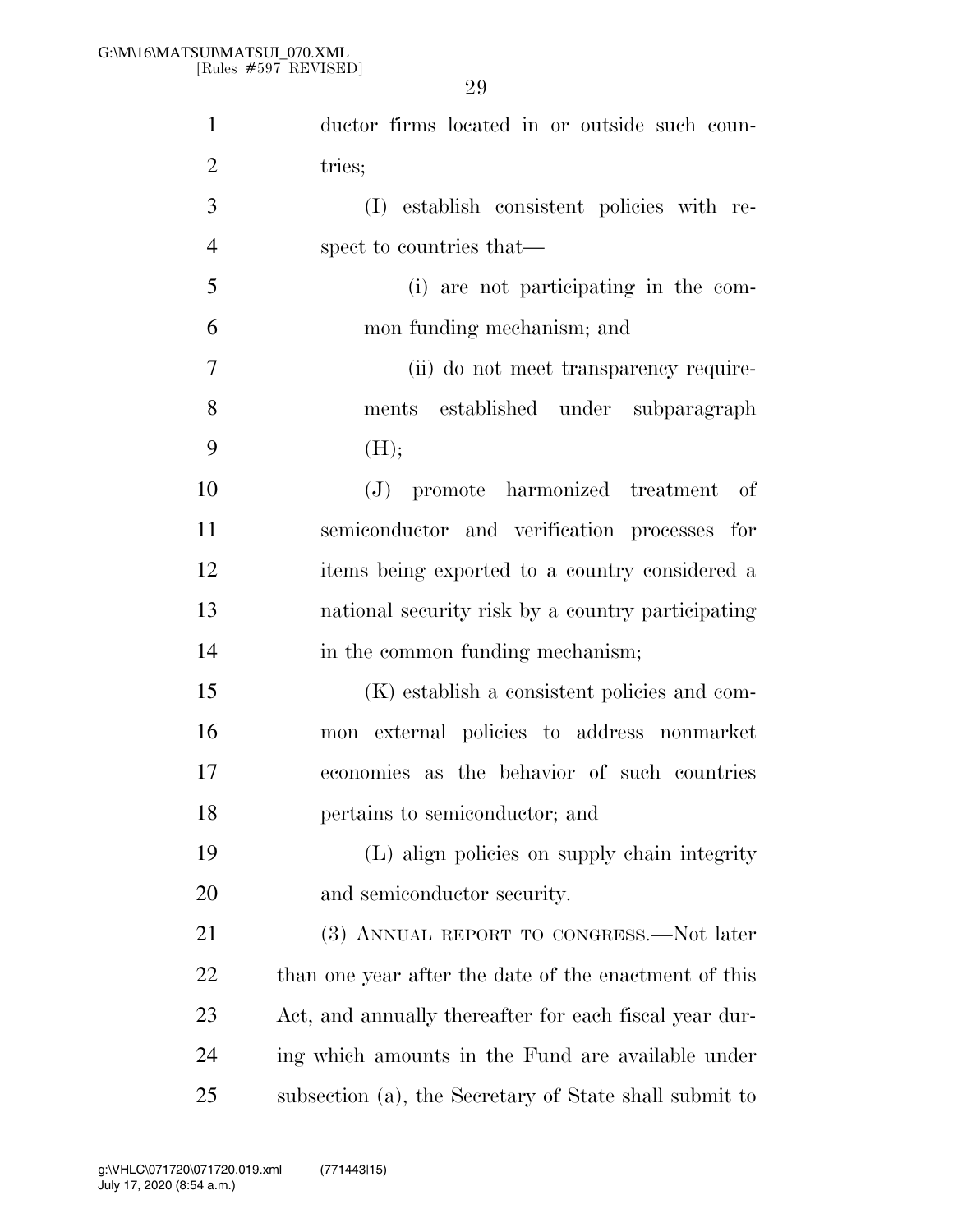| $\mathbf{1}$   | Congress a report on the status of the implementa-   |
|----------------|------------------------------------------------------|
| $\overline{2}$ | tion of this section that includes a description of— |
| 3              | (A) any commitments made by the govern-              |
| $\overline{4}$ | ments of countries that are partners of the          |
| 5              | United States to providing funding for the com-      |
| 6              | mon funding mechanism described in subsection        |
| 7              | $(b)(1)$ and the specific amount so committed;       |
| 8              | (B) the criteria established for expenditure         |
| 9              | of funds through the common funding mecha-           |
| 10             | nism;                                                |
| 11             | (C) how, and to whom, amounts have been              |
| 12             | expended from the Fund;                              |
| 13             | (D) amounts remaining in the Fund;                   |
| 14             | (E) the progress of the Secretary of State           |
| 15             | toward entering into an agreement with the           |
| 16             | governments of countries that are partners of        |
| 17             | the United States to participate in the common       |
| 18             | funding mechanism and the commitments de-            |
| 19             | scribed in subsection $(b)(2)$ ; and                 |
| 20             | (F) any additional authorities needed to             |
| 21             | enhance the effectiveness of the Fund in achiev-     |
| <u>22</u>      | ing the security goals of the United States.         |
| 23             | (4) GAO REPORT ON TRUST FUND EFFECTIVE-              |
| 24             | NESS.—Not later than 2 years after the date that     |
| 25             | the Fund is formally established, the Comptroller    |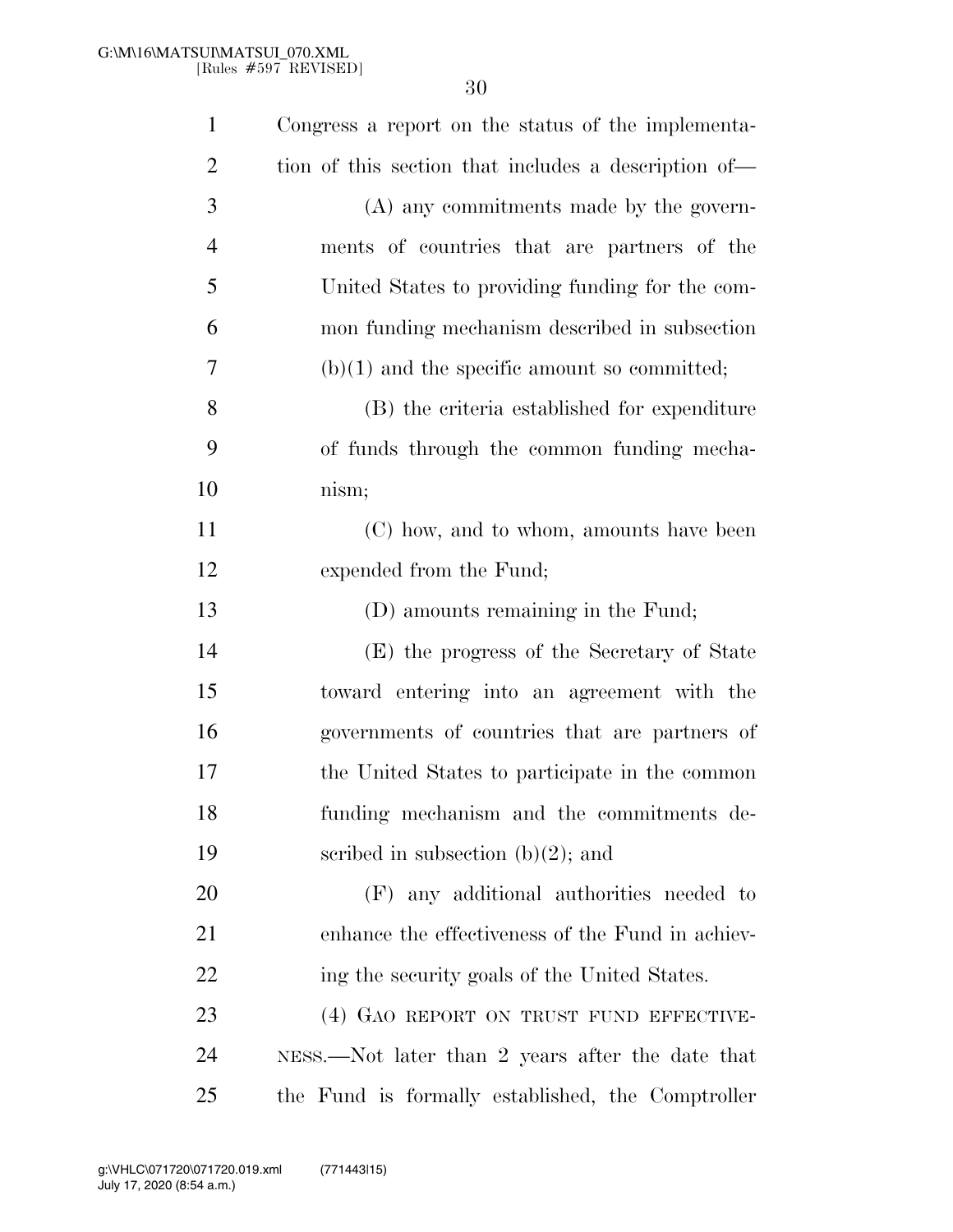| $\mathbf{1}$   | General of the United States shall submit to the ap-   |
|----------------|--------------------------------------------------------|
| $\overline{2}$ | propriate congressional committees a report evalu-     |
| 3              | ating the effectiveness of the Fund, including—        |
| $\overline{4}$ | $(A)$ the effectiveness of the programs,               |
| 5              | projects, and activities supported by the Fund;        |
| 6              | and                                                    |
| 7              | (B) an assessment of the merits of contin-             |
| 8              | ued United States participation in the Fund.           |
| 9              | SEC. 17 . ADVANCED SEMICONDUCTOR RESEARCH AND          |
| 10             | DESIGN.                                                |
| 11             | (a) APPROPRIATE COMMITTEES OF CONGRESS.—In             |
| 12             | this section, the term "appropriate committees of Con- |
|                |                                                        |
|                | gress" means—                                          |
| 13<br>14       | (1) the Committee on Intelligence, the Com-            |
| 15             | mittee on Commerce, Science, and Transportation,       |
|                | the Committee on Foreign Relations, the Committee      |
|                | on Armed Services, the Committee on Energy and         |
| 16<br>17<br>18 | Natural Resources, the Committee on Appropria-         |
|                | tions, the Committee on Banking, Housing, and          |
| 19<br>20       | Urban Affairs, the Committee on Health, Education,     |
| 21             | Labor, and Pensions and the Committee on Home-         |
|                | land Security and Governmental Affairs of the Sen-     |
| 22<br>23       | ate; and                                               |

ligence, the Committee on Energy and Commerce,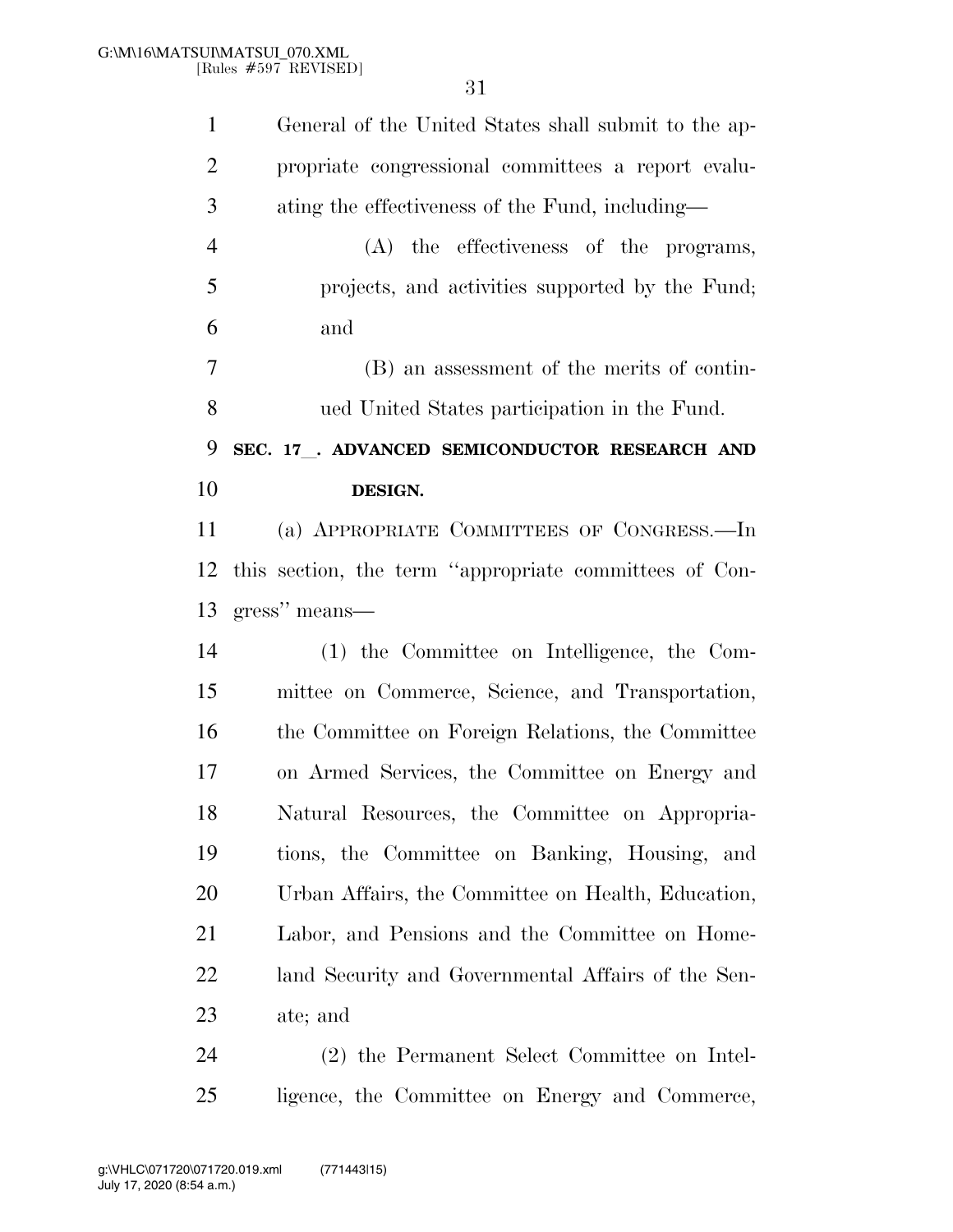the Committee on Foreign Affairs, the Committee on Armed Services, the Committee on Science, Space, and Technology, the Committee on Financial Services, the Committee on Education and Labor and the Committee on Homeland Security of the House of Representatives.

 (b) SENSE OF CONGRESS.—It is the sense of Con- gress that the leadership of the United States in semicon- ductor technology and innovation is critical to the eco- nomic growth and national security of the United States. (c) SUBCOMMITTEE ON SEMICONDUCTOR LEADER-SHIP.—

 (1) ESTABLISHMENT REQUIRED.—The Presi- dent shall establish in the National Science and Technology Council a subcommittee on matters re- lating to leadership of the United States in semicon-ductor technology and innovation.

 (2) DUTIES.—The duties of the subcommittee established under paragraph (1) are as follows:

 (A) NATIONAL STRATEGY ON SEMICON-21 DUCTOR RESEARCH.— (i) DEVELOPMENT.—In coordination with the Secretary of Defense, the Sec-retary of Energy, the Secretary of State,

the Secretary of Commerce, the Secretary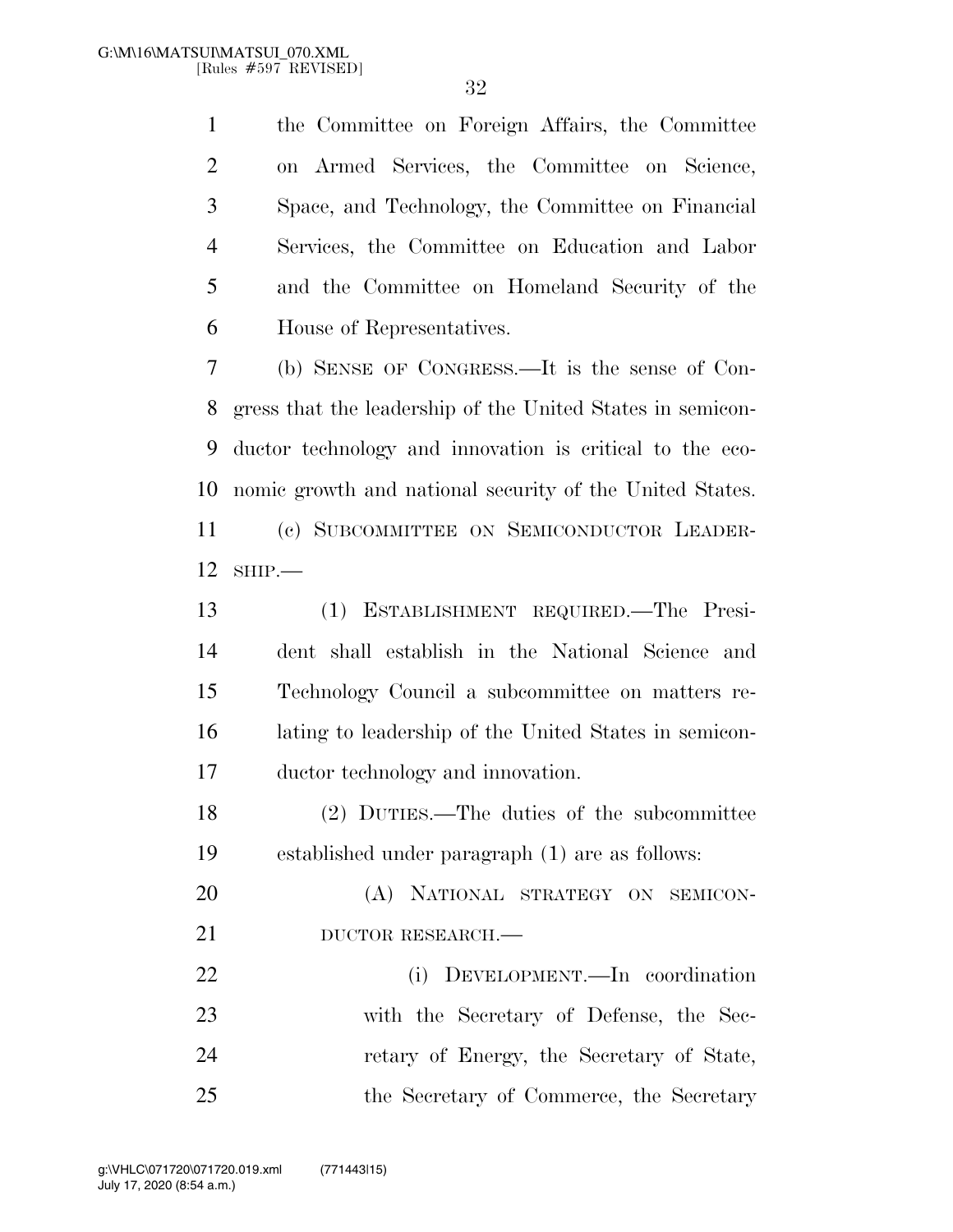| $\mathbf{1}$   | of Homeland Security, the Secretary of      |
|----------------|---------------------------------------------|
| $\overline{2}$ | Labor, the Director of the National         |
| 3              | Science Foundation, and the Director of     |
| $\overline{4}$ | the National Institute of Standards and     |
| 5              | Technology and in consultation with the     |
| 6              | semiconductor industry and academia, de-    |
| $\overline{7}$ | velop a national strategy on semiconductor  |
| 8              | research, development, manufacturing, and   |
| 9              | supply chain security, including guidance   |
| 10             | for the funding of research, and strength-  |
| 11             | ening of the domestic semiconductors        |
| 12             | workforce.                                  |
| 13             | (ii) REPORTING AND UPDATES.-Not             |
| 14             | less frequently than once every 5 years, to |
| 15             | update the strategy developed under clause  |
| 16             | (i) and to submit the revised strategy to   |
| 17             | the appropriate committees of Congress.     |
| 18             | (iii) IMPLEMENTATION.—In coordina-          |
| 19             | tion with the Secretary of Defense, the     |
| 20             | Secretary of Energy, the Secretary of       |
| 21             | State, the Secretary of Commerce, the Sec-  |
| 22             | retary of Homeland Security, the Director   |
| 23             | of the National Science Foundation, and     |
| 24             | the Director of the National Institute of   |
| 25             | Standards and Technology, on an annual      |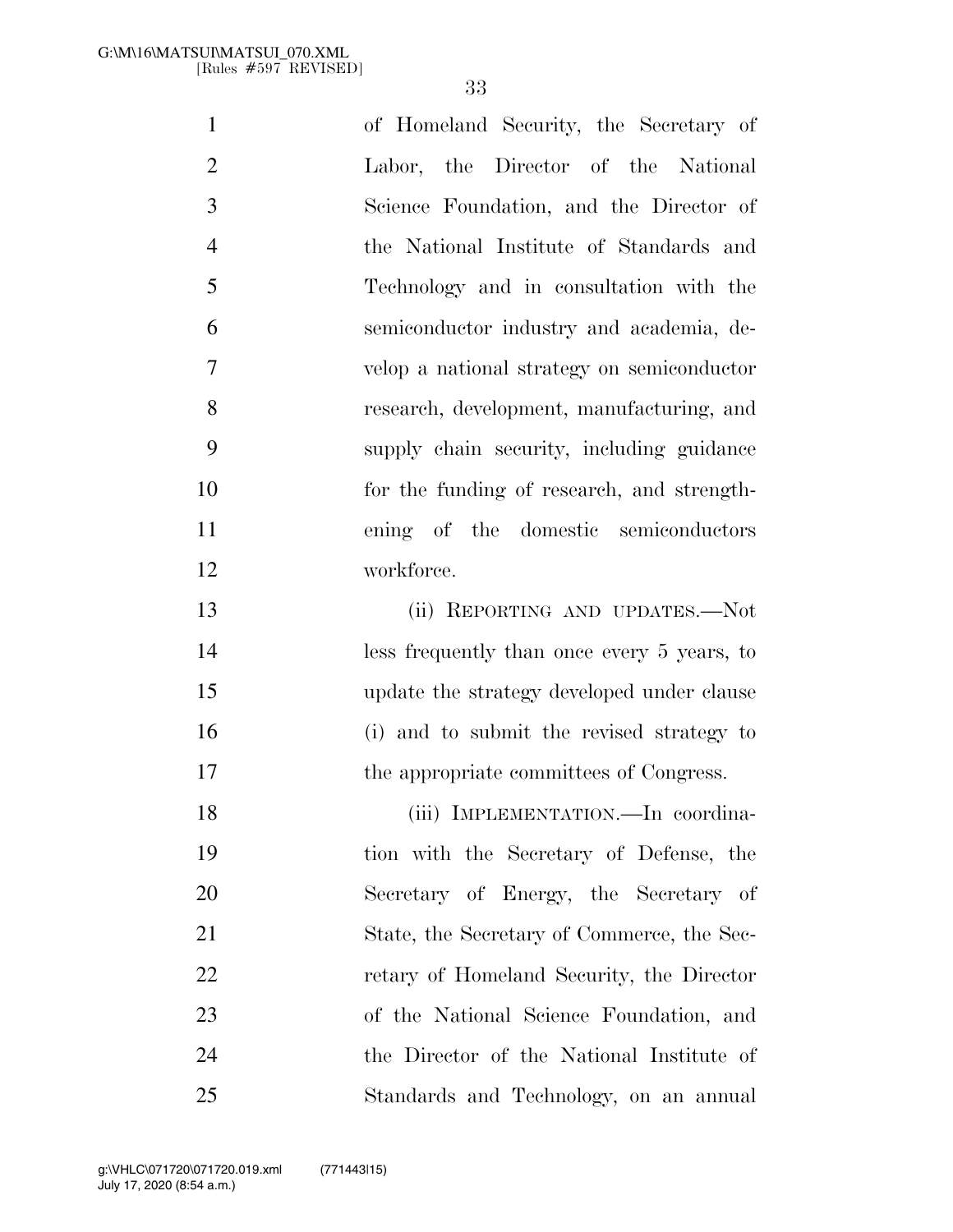| $\mathbf{1}$   | basis coordinate and recommend each                        |
|----------------|------------------------------------------------------------|
| $\overline{2}$ | agency's semiconductor related research                    |
| 3              | and development programs and budgets to                    |
| $\overline{4}$ | ensure consistency with the National Semi-                 |
| 5              | conductor Strategy.                                        |
| 6              | FOSTERING COORDINATION OF<br>(B)<br>$RE-$                  |
| 7              | SEARCH AND DEVELOPMENT.—To foster the co-                  |
| 8              | ordination of semiconductor research and devel-            |
| 9              | opment.                                                    |
| 10             | (3) SUNSET.—The subcommittee established                   |
| 11             | under paragraph (1) shall terminate on the date            |
| 12             | that is 10 years after the date of enactment of this       |
| 13             | Act.                                                       |
| 14             | (d) INDUSTRIAL ADVISORY COMMITTEE.—The Presi-              |
| 15             | dent shall establish a standing subcommittee of the Presi- |
| 16             | dent's Council of Advisors on Science and Technology to    |
| 17             | advise the United States Government on matters relating    |
| 18             | to semiconductors policy.                                  |
| 19             | (e) NATIONAL SEMICONDUCTOR TECHNOLOGY CEN-                 |
| 20             | TER.                                                       |
| 21             | (1) ESTABLISHMENT.—The Secretary of Com-                   |
| 22             | merce shall establish a national semiconductor tech-       |
| 23             | nology center to conduct research and prototyping of       |
| 24             | advanced semiconductor technology to strengthen            |
| 25             | the economic competitiveness and security of the do-       |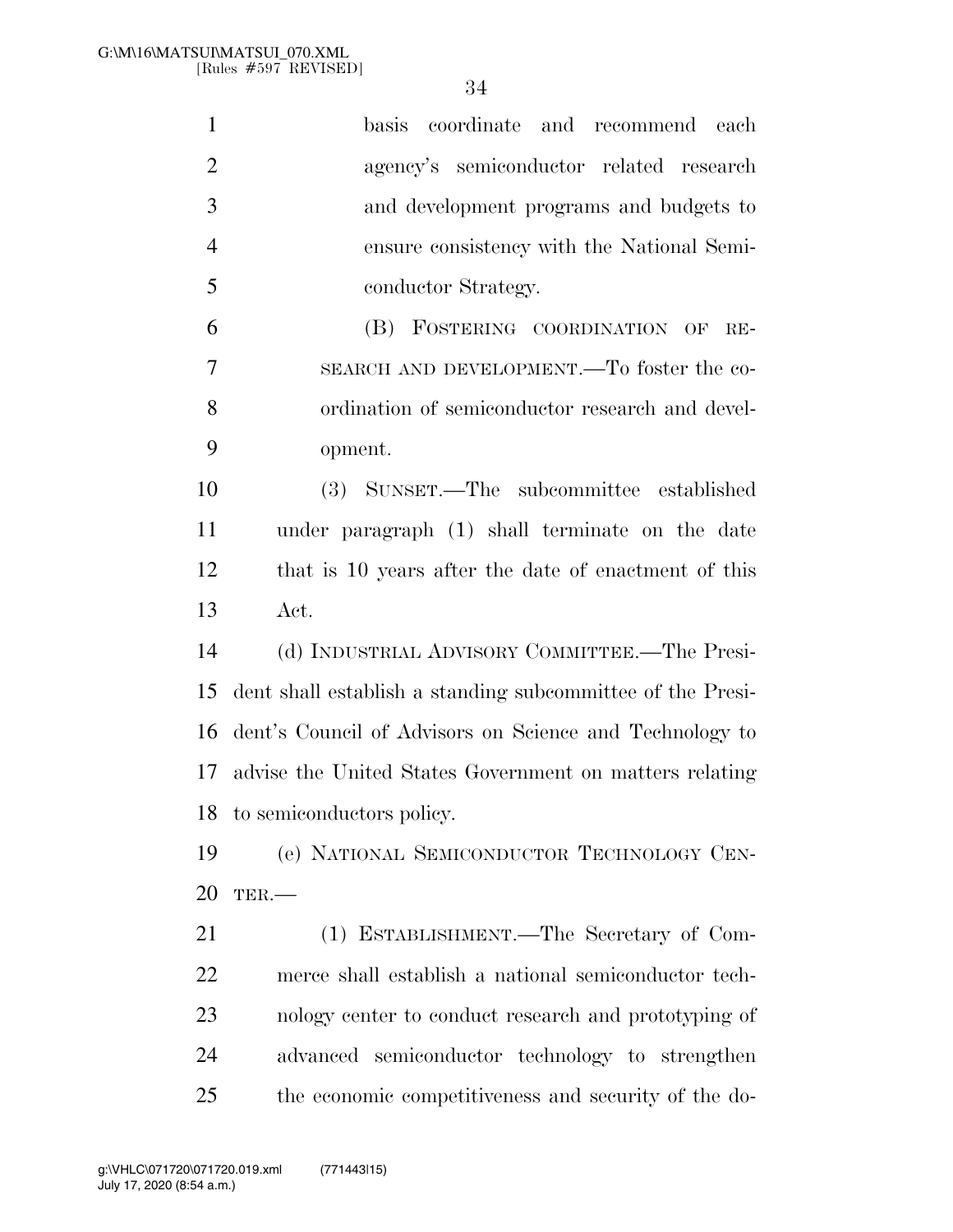mestic supply chain, which will be operated as a public private-sector consortium with participation from the private sector, the Department of Defense, the Department of Energy, the Department of Homeland Security, the National Science Founda- tion, and the National Institute of Standards and Technology. (2) FUNCTIONS.—The functions of the center established under paragraph (1) shall be as follows: (A) To conduct advanced semiconductor manufacturing, design research, and proto- typing that strengthens the entire domestic eco- system and is aligned with the National Strat- egy on Semiconductor Research. (B) To establish a National Advanced Packaging Manufacturing Program led by the

 National Institute of Standards and Tech- nology, in coordination with the Center, to strengthen semiconductor advanced test, assem- bly, and packaging capability in the domestic ecosystem, and which shall coordinate with the Manufacturing USA institute established under paragraph (4).

 (C) To establish an investment fund, in partnership with the private sector, to support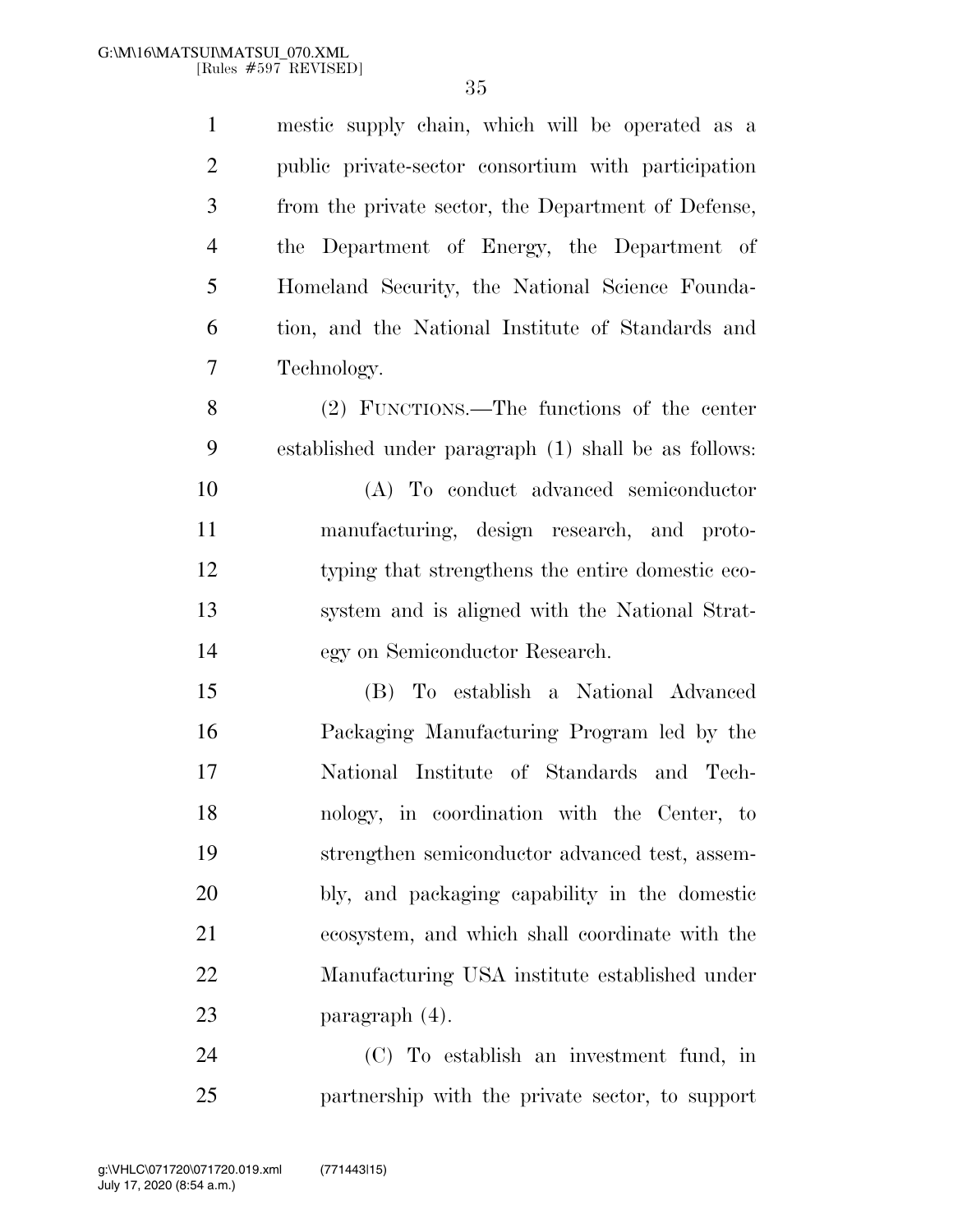startups in the domestic semiconductor eco-system.

 (D) To establish a Semiconductor Manu- facturing Program through the Director of the National Institute of Standards and Technology to enable advances and breakthroughs in meas- urement science, standards, material character- ization, instrumentation, testing, and manufac- turing capabilities that will accelerate the un- derlying research and development for metrol- ogy of next generation semiconductors and en- sure the competitiveness and leadership of the United States within this sector.

 (E) To work with the Secretary of Labor, the private sector, educational institutions, and workforce training entities to develop workforce training programs and apprenticeships in ad-vanced semiconductor packaging capabilities.

 (3) COMPONENTS.—The fund established under 20 paragraph  $(2)(C)$  shall cover the following:

 (A) Advanced metrology and characteriza-22 tion for manufacturing of microchips using 3 nanometer transistor processes or more ad-vanced processes.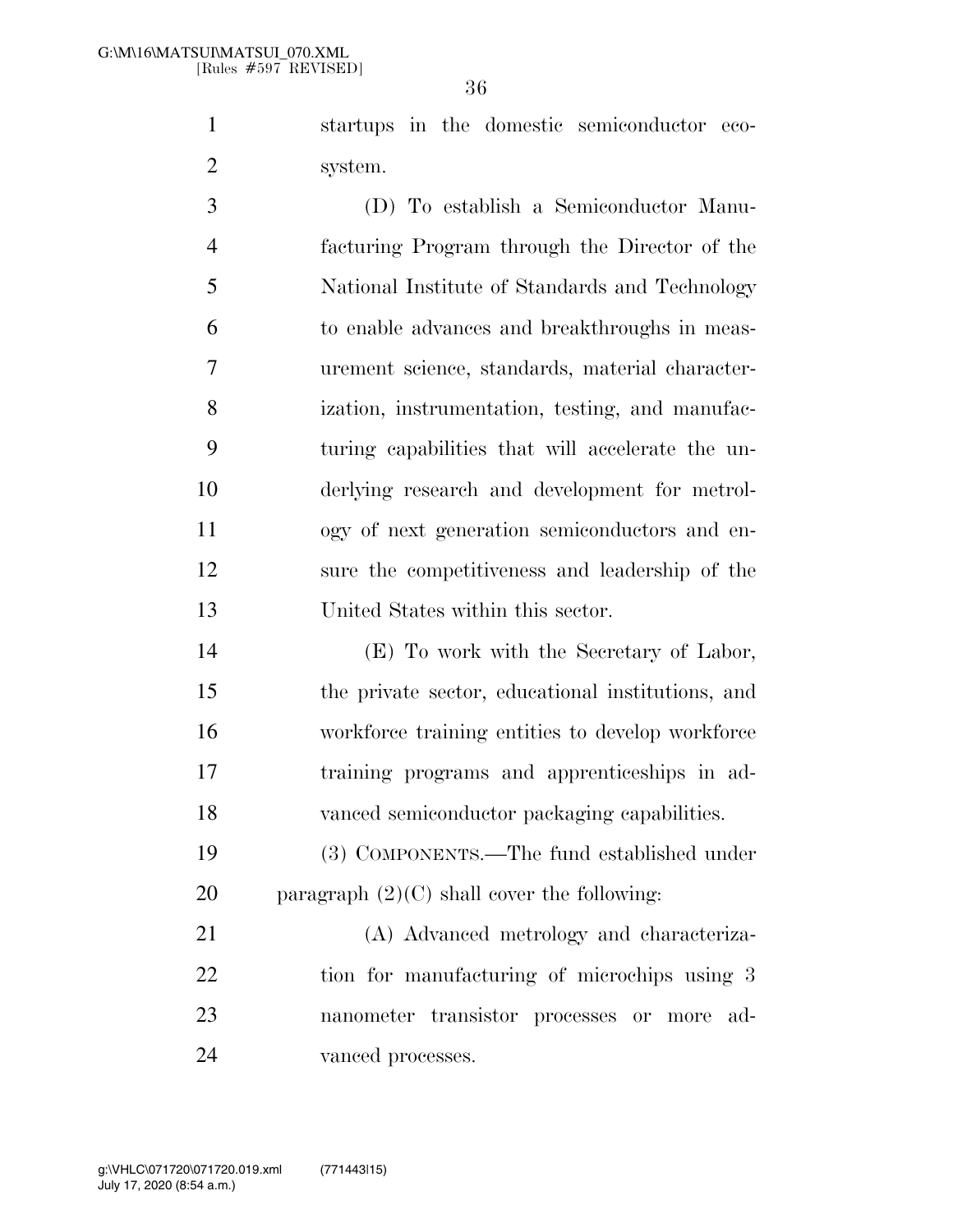(B) Metrology for security and supply chain verification.

 (4) CREATION OF A MANUFACTURING USA IN- STITUTE.—The fund established under paragraph (2)(C) may also cover the creation of a Manufac- turing USA institute described in section 34(d) of the National Institute of Standards and Technology Act (15 U.S.C. 278s(d)) that is focused on semicon- ductor manufacturing. Such institute may emphasize the following: (A) Research to support the virtualization and automation of maintenance of semicon- ductor machinery. (B) Development of new advanced test, as- sembly and packaging capabilities. (C) Developing and deploying educational and skills training curricula needed to support the industry sector and ensure the United States can build and maintain a trusted and predictable talent pipeline. 21 (f) AUTHORIZATIONS OF APPROPRIATIONS.— (1) NATIONAL SEMICONDUCTOR TECHNOLOGY CENTER.—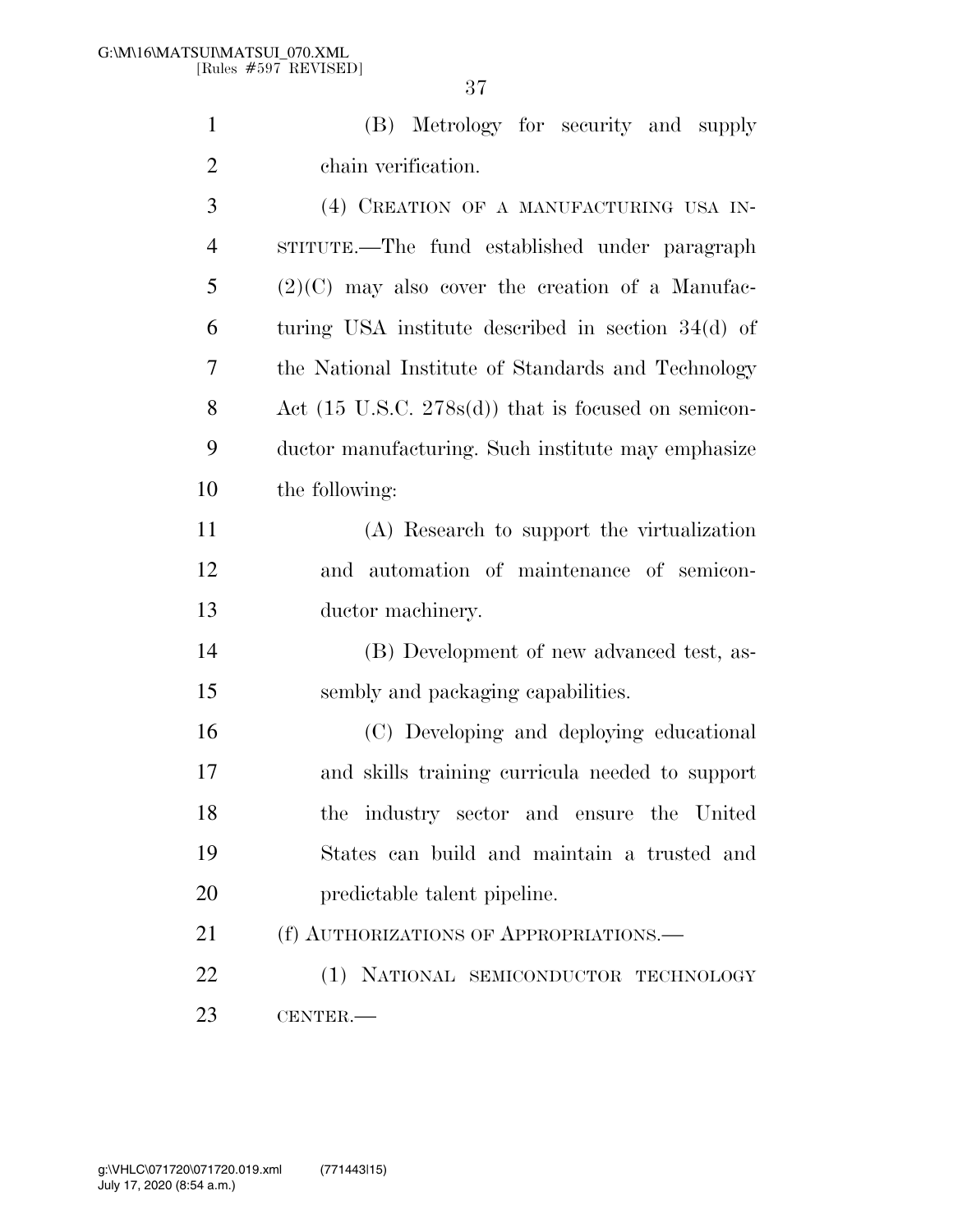| $\mathbf{1}$   | (A) IN GENERAL.—There is authorized to           |
|----------------|--------------------------------------------------|
| $\overline{2}$ | be appropriated to carry out subsection (e),     |
| 3              | \$914,000,000 for fiscal year 2021-              |
| $\overline{4}$ | (i) of which, $$300,000,000$ shall be            |
| 5              | available to carry out subsection (e)(2)(A);     |
| 6              | (ii) of which, $$500,000,000$ shall be           |
| $\overline{7}$ | available to carry out subsection (e) $(2)(B)$ ; |
| 8              | (iii) of which, $$50,000,000$ shall be           |
| 9              | available to carry out subsection (e) $(2)(C)$ ; |
| 10             | (iv) of which, $$50,000,000$ shall be            |
| 11             | available<br>to carry out subsection             |
| 12             | $(e)(2)(D)$ —                                    |
| 13             | (I) of which, $$2,000,000$ shall be              |
| 14             | available for each of fiscal year 2021           |
| 15             | to carry out subsection $(e)(3)(A);$             |
| 16             | $(II)$ of which, \$2,000,000 shall be            |
| 17             | available for fiscal years 2021 o carry          |
| 18             | out subsection $(e)(3)(B)$ ; and                 |
| 19             | (III) of which, $$5,000,000$ shall               |
| 20             | be available for fiscal year 2021 to             |
| 21             | carry out subsection $(e)(4)$ ; and              |
| 22             | (v) of which, $$14,000,000$ shall be             |
| 23             | available to carry out subsection $(e)(2)(E)$ .  |
| 24             | (3) SEMICONDUCTOR RESEARCH AT NATIONAL           |
| 25             | SCIENCE FOUNDATION.—There is authorized to be    |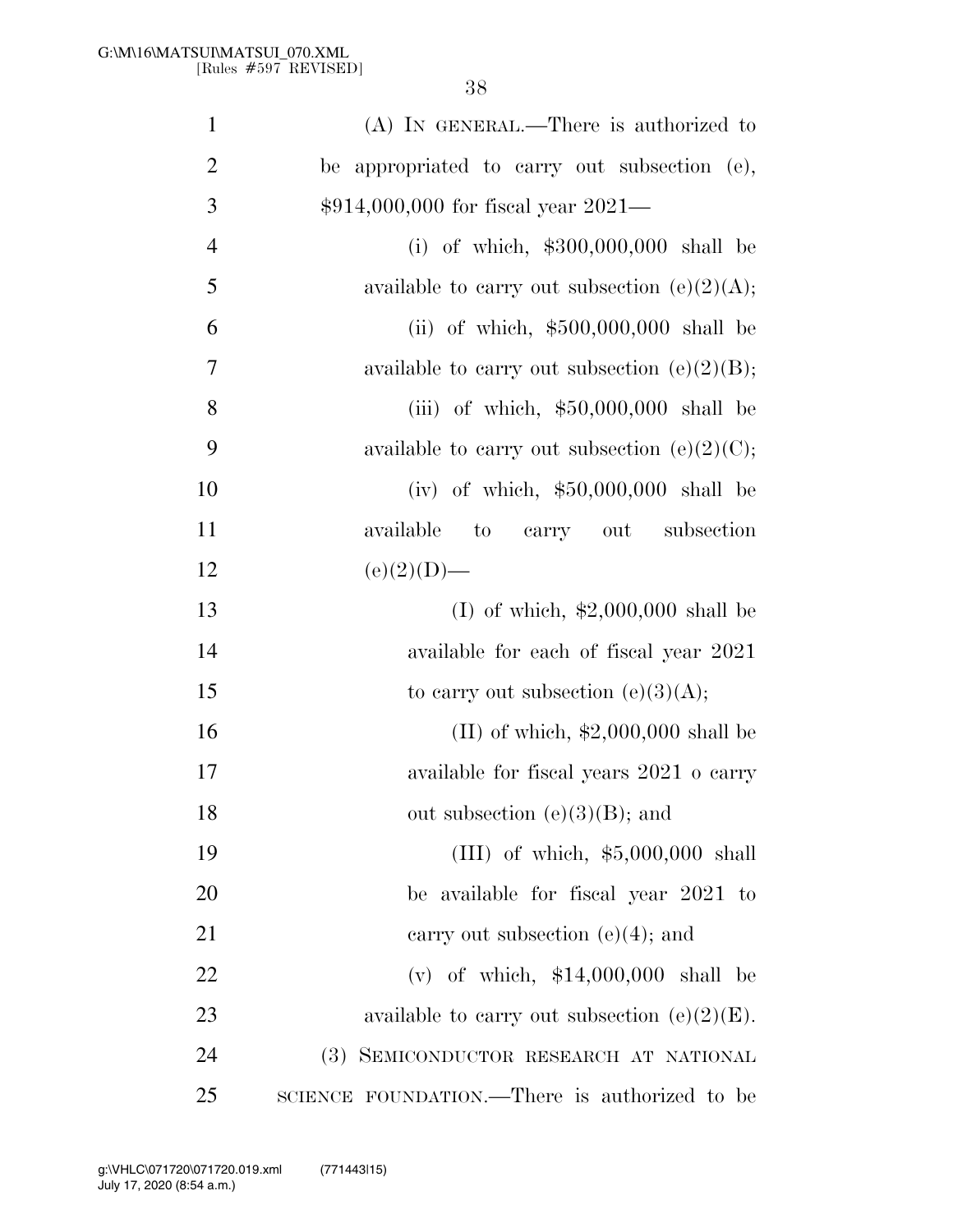appropriated to carry out programs at the National Science Foundation on semiconductor research in alignment with the National Strategy on Semicon- ductor Research, \$300,000,000 for fiscal year 2021. (5) SEMICONDUCTORS RESEARCH AT THE NA- TIONAL INSTITUTE OF STANDARDS AND TECH- NOLOGY.—There is authorized to be appropriated to carry out semiconductors research at the National Institute of Standards and Technology \$50,000,000 for fiscal year 2021.

 (g) SUPPLEMENT, NOT SUPPLANT.—The amounts authorized to be appropriated under paragraphs (1) through (4) of subsection (f) shall supplement and not supplant amounts already appropriated to carry out the purposes described in such paragraphs.

 (h) DOMESTIC PRODUCTION REQUIREMENTS.—The head of any executive agency receiving funding under this section shall develop policies to require domestic produc- tion, to the extent possible, for any intellectual property resulting from semiconductors research and development conducted as a result of these funds and domestic control requirements to protect any such intellectual property from foreign adversaries.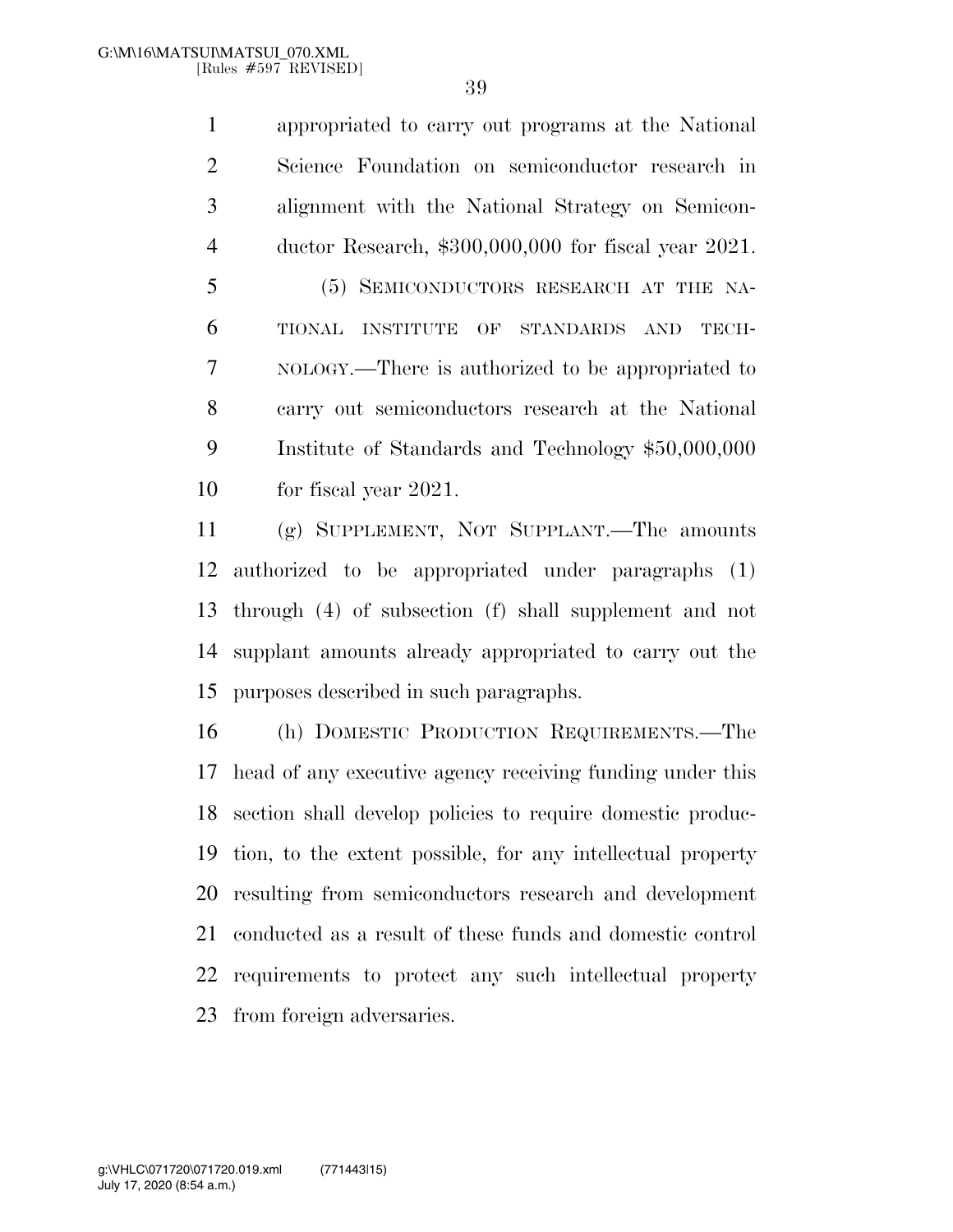**SEC. 17**l**. PROHIBITION RELATING TO FOREIGN ENTITIES OF CONCERN.**  (a) DEFINITION.— (1) In this subtitle, the term ''foreign entity'' means—  $6 \qquad (A)$  any person— (i) controlled by, or is subject to the jurisdiction or direction of a foreign gov- ernment; (ii) who acts as an agent, representa-11 tive, is an employee of, or acts in any other capacity at the order, request, or under the direction or control, of a foreign govern- ment; (iii) whose activities are directly or in- directly supervised, directed, controlled, fi- nanced, or subsidized in whole or in major- ity part by an interest as described in sub- paragraph (B) of this subsection; (iv) who directly or indirectly through any contract, arrangement, understanding, relationship, or otherwise, owns 25 percent or more of the equity interests of an inter- est as described in subparagraph (B) of 25 this subsection, or has significant responsi-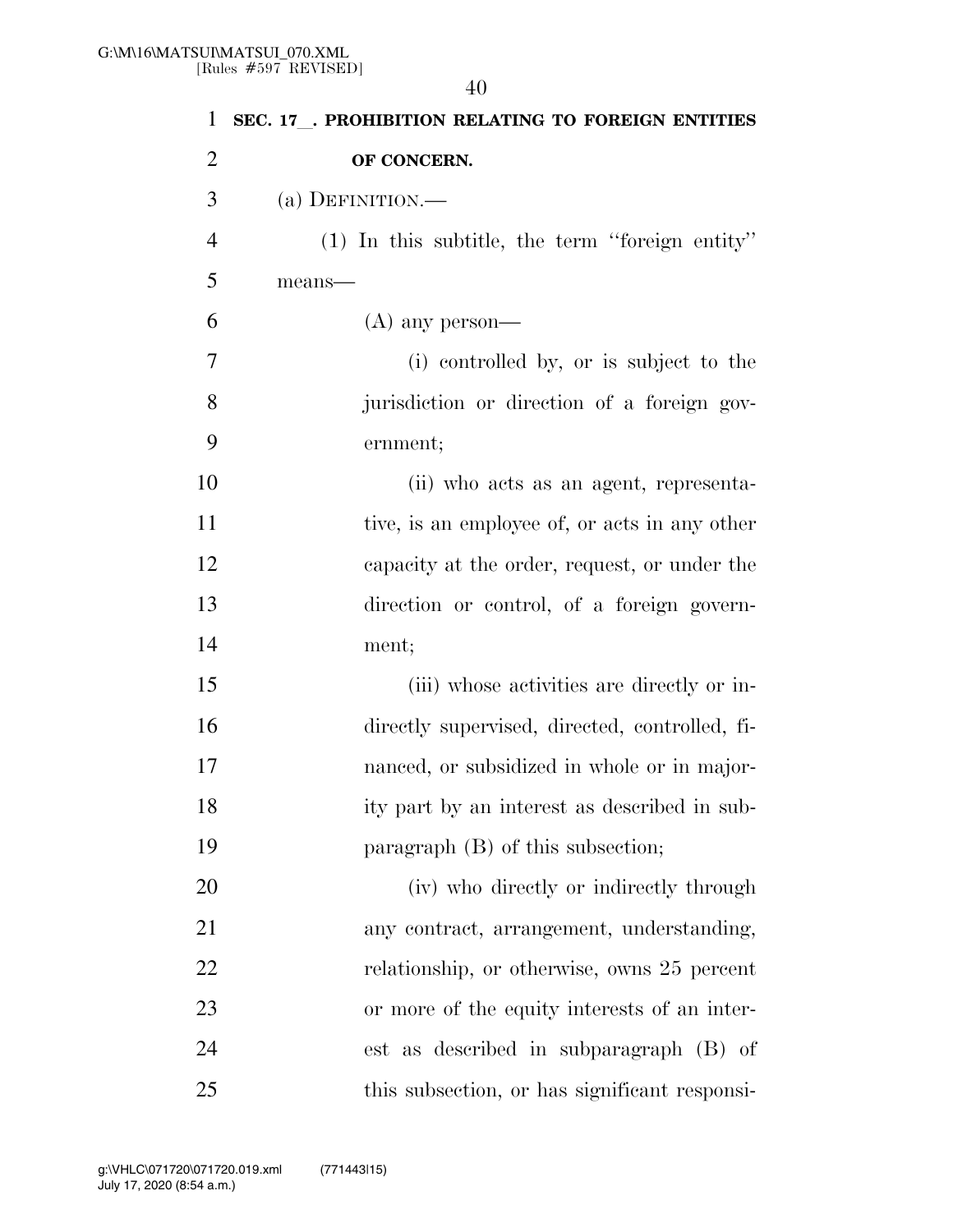| $\mathbf{1}$   | bility to control, manage, or such an inter-        |
|----------------|-----------------------------------------------------|
| $\overline{2}$ | est;                                                |
| 3              | (v) who is a citizen or resident, wher-             |
| $\overline{4}$ | ever located, of a nation-state controlled by       |
| 5              | a foreign government; or                            |
| 6              | (B) Any organization, corporation, part-            |
| 7              | nership or association—                             |
| 8              | (i) organized under the laws of a na-               |
| 9              | tion-state controlled by a foreign govern-          |
| 10             | ment; or                                            |
| 11             | (ii) wherever organized or doing busi-              |
| 12             | ness, that is owned or controlled by a for-         |
| 13             | eign government.                                    |
| 14             | $(2)$ In this subtitle, the term "foreign entity of |
| 15             | concern" means any foreign entity (as defined by    |
| 16             | paragraph $(1)$ of this section)—                   |
| 17             | (A) designated as a foreign terrorist orga-         |
| 18             | nization by the Secretary of State under section    |
| 19             | 1189 of title $8$ ;                                 |
| 20             | (B) included on the list of specially des-          |
| 21             | ignated nationals and blocked persons main-         |
| 22             | tained by the Office of Foreign Assets Control      |
| 23             | of the Department of the Treasury; or               |
| 24             | (C) alleged by the Attorney General to              |
| 25             | have been involved in activities for which a con-   |